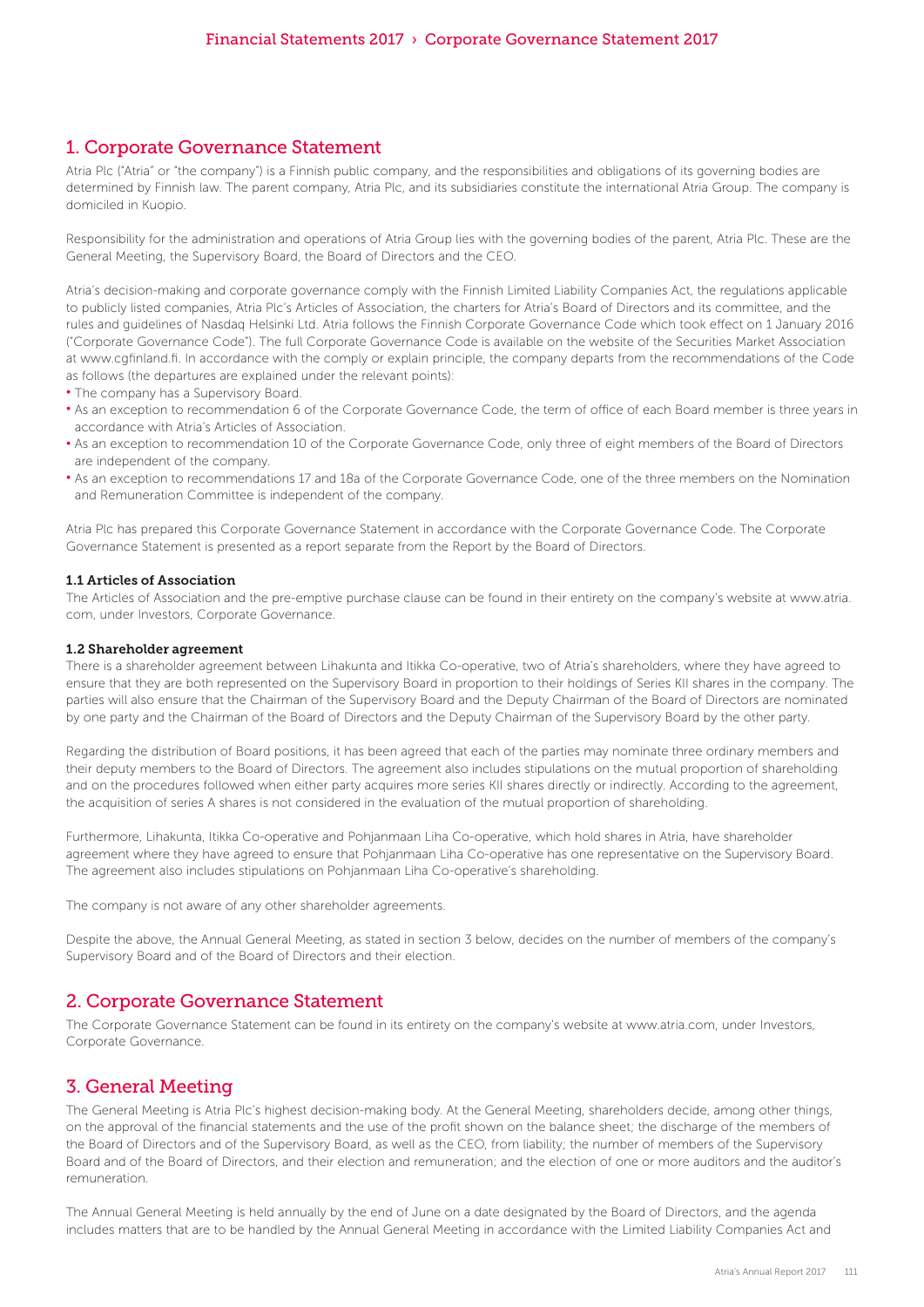### Financial Statements 2017 › Corporate Governance Statement 2017

the Articles of Association and any other proposals mentioned in the notice of the meeting. Extraordinary General Meetings may be convened as needed.

Under the Limited Liability Companies Act, a shareholder has the right to have a matter falling within the competence of the General Meeting dealt with by the General Meeting if the shareholder so demands in writing from the Board of Directors well in advance of the meeting, so that the matter can be mentioned in the notice. Where applicable, the shareholder must submit a request to have the matter dealt with by the General Meeting by the date set by the company, which is published on the company's website at www.atria.com. The request, together with the accompanying justification or proposed resolution, must be sent in writing to Atria Plc, Group Legal Affairs, P.O. Box 900, FI-60060 ATRIA.

General Meetings are convened by the Board of Directors. General Meeting is held in the company's domicile, Kuopio, or in Helsinki. The notice to convene the General Meeting is communicated by publishing the notice on the Company's website and by a company announcement at the earliest three (3) months and at the latest three (3) weeks before the General Meeting, but nevertheless no later than nine (9) days prior to the record date for the General Meeting. In addition, the Board of Directors may decide to publish the notice, or a notification concerning the delivery of the notice, in one or more Finnish national newspapers determined by the Board of Directors, or in any other manner it may decide.

A shareholder registered in the shareholder register maintained by Euroclear Finland Ltd on the record date of the General Meeting has the right to participate in the General Meeting. To have the right to participate in General Meeting, shareholders must register with the company by the day mentioned in the notice of the meeting, which can be no earlier than ten (10) days before the meeting.

According to recommendation 3 of the Corporate Governance Code the CEO, members of the Board of Directors and members of Supervisory Board shall be present at the General Meeting. The auditor shall be present at the Annual General Meeting. Candidates for Board or Supervisory Board shall be present at the General Meeting deciding on their election.

The company's Annual General Meeting for 2017 was held in Helsinki on 27 April 2017. The meeting was attended, either in person or by a representative, by a total of 220 holders of A shares, representing a total of 9,677,779 shares and votes, and three (3) holders of KII shares, representing a total of 9,203,981 shares and 92,039,810 votes. The minutes of the meeting as well as other documents related to the meeting are available on Atria's website at www.atria.com, under Investors, Annual General Meeting.

# 4. Shareholders' Nomination Board

Atria Plc has a Shareholders' Nomination Board pursuant to recommendation 18b of the Corporate Governance Code. Atria Plc's Annual General Meeting held on 3 May 2012 established a Nomination Board and confirmed its written charter. The charter was amended by a decision made at the Annual General Meeting on 6 May 2014 and again on 27 April 2017. In accordance with its charter, the Nomination Board preparer proposals concerning the remuneration of the Board of Directors and Supervisory Board and the election of the members of the Board of Directors for the next Annual General Meeting.

Shareholders or their representatives who own series KII shares as well as the largest holder of series A shares who does not own series KII shares, or a representative thereof, shall be elected to the Nomination Board. The right to nominate a representative to the Nomination Board is determined on the basis of the shareholder register maintained by Euroclear Finland Ltd in accordance with the situation on the first banking day of the September preceding the Annual General Meeting. The Chairman of the Board of Directors will also be appointed on the Nomination Board as an expert member.

If a shareholder does not wish to exercise his or her right to nominate a member, the right will be transferred to the next largest series A shareholder in accordance with the shareholder register, who would not otherwise have the right to nominate a member. Some shareholders are obligated to notify the company of certain changes in shareholding (flagging obligation) when necessary under the Finnish Securities Markets Act. Such shareholders may present a written request to the company's Board of Directors by the end of August for the holdings of corporations or foundations controlled by the shareholder, or the shareholder's holdings in several funds or registers, to be combined when calculating voting rights.

The Nomination Board is convened by the Chairman of the Board of Directors, and the Nomination Board elects a Chairman from amongst its members. The Nomination Board shall present its proposal to the Board of Directors by the first day of February preceding the Annual General Meeting.

On 12 September 2017, the owners of Atria's KII shares and the largest owner of series A shares nominated the following members on the Nomination Board: Jukka Kaikkonen (Lihakunta), Henrik Holm (Pohjanmaan Liha Co-operative), Esa Kaarto (Itikka Co-operative) and Timo Sallinen (Varma Mutual Pension Insurance Company). Jukka Kaikkonen was elected as the Chairman of the Nomination Board and Seppo Paavola, the Chairman of Atria's Board of Directors, acts as the Nomination Board's expert member.

The Nomination Board which prepared the proposal for the Annual General Meeting of 2018 convened two times. The Nomination Board submitted its proposals for the Annual General Meeting to be held on 26 April 2018 to the Board of Directors on 19 January 2018. The proposals were published in the form of a stock exchange release on 19 January 2018.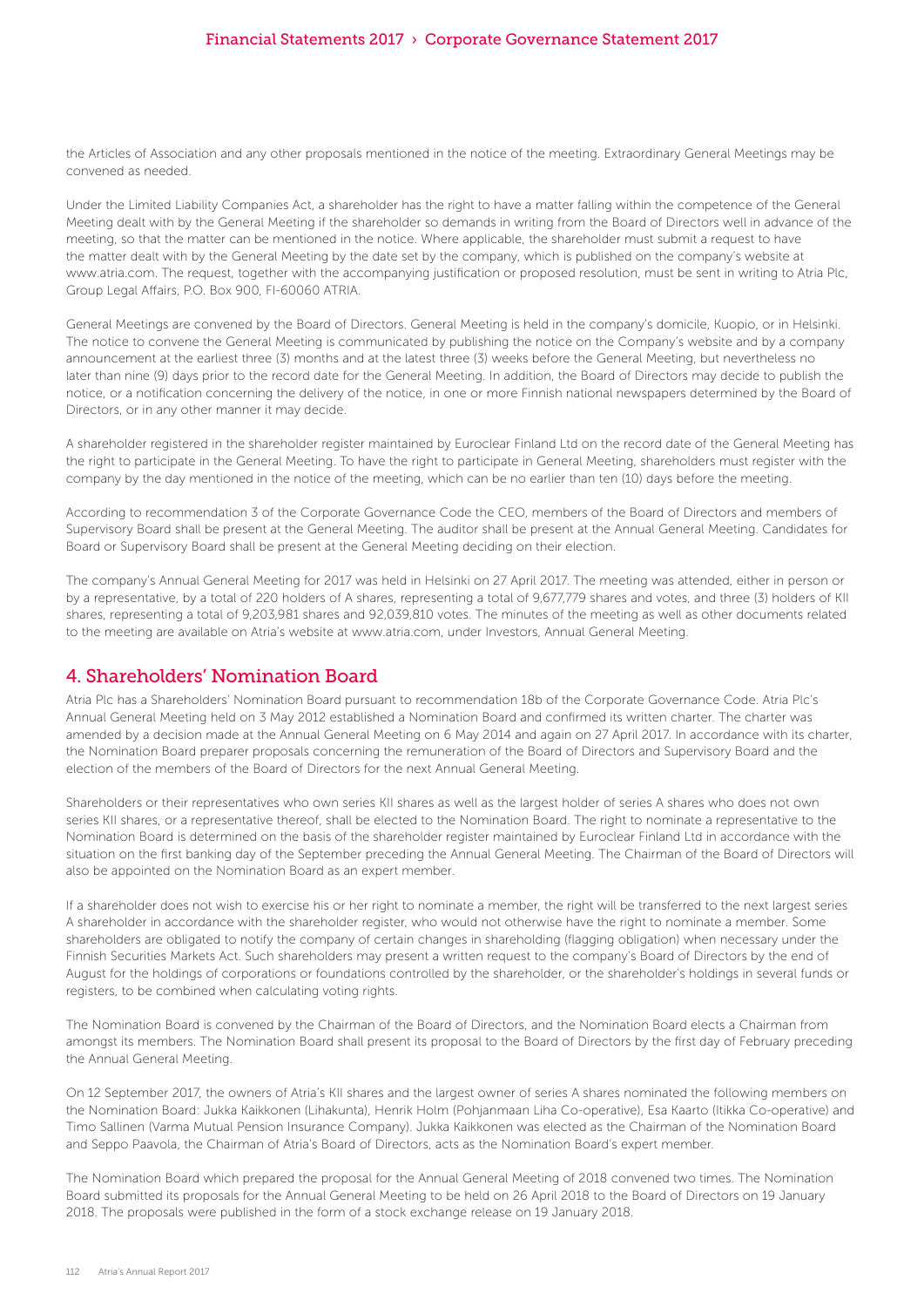### Financial Statements 2017 › Corporate Governance Statement 2017

| Name            | Year of<br>birth | Education     |                              | Main occupation Attendance in meetings | Shareholding on<br>31 December 2017 |
|-----------------|------------------|---------------|------------------------------|----------------------------------------|-------------------------------------|
| Jukka Kaikkonen | 1963             | Agrologist    | Farmer                       | 2/2                                    | 500                                 |
| Henrik Holm     | 1966             |               | Farmer                       | 2/2                                    | 430                                 |
| Esa Kaarto      | 1959             | M.Sc (Agr.)   | Farmer                       | 2/2                                    | 1,100                               |
| Timo Sallinen   | 1970             | M.Sc. (Econ.) | Head of Listed<br>Securities | 2/2                                    |                                     |

# 5. Supervisory Board

In accordance with Atria Plc's Articles of Association, the company has a Supervisory Board elected by the Annual General Meeting. The Supervisory Board consists of a minimum of 18 and a maximum of 21 members, who are elected for a term of three years at a time. Persons aged sixty-five (65) or older cannot be elected to the Supervisory Board. The Supervisory Board elects a Chairman and a Deputy Chairman from amongst its members for a term of one year at a time. The Supervisory Board meets four times a year on average.

The duties of the Supervisory Board are specified in the Limited Liability Companies Act and Atria Plc's Articles of Association. The duties of the Supervisory Board are:

- Supervising the company's administration which is under responsibility of the Board of Directors and the CEO;
- Providing instructions to the Board of Directors on matters that are of far-reaching consequence or important in principle; and
- Submitting its statement on the financial statements and the auditors' report to the Annual General Meeting.

The company has a Supervisory Board because shareholders of the company representing more than 50% of the votes granted by the company's shares have expressed their satisfaction with the current model of the Supervisory Board based on the Articles of Association, because it brings a far-reaching perspective on the company's operations and decision-making.

Following the Annual General Meeting held in 2017, the 20 members of Atria Plc's Supervisory Board are as follows:

| Name                                                | Born | Member<br>as of | Education    | Main occupation              | Attendance<br>in meetings | Shareholding on<br>31 December 2017 |
|-----------------------------------------------------|------|-----------------|--------------|------------------------------|---------------------------|-------------------------------------|
| Hannu Hyry<br>(Chairman until<br>27 April 2017)     | 1956 | 2013            |              | Farmer                       | 4/4                       | 144                                 |
| Jukka Kaikkonen<br>(Chairman from<br>27 April 2017) | 1963 | 2013            | Agrologist   | Farmer                       | 4/4                       | 500                                 |
| Juho Anttikoski<br>(Deputy Chairman)                | 1970 | 2009            |              | Farmer                       | 4/4                       | 4.000                               |
| Mika Asunmaa                                        | 1970 | 2005            |              | Farmer                       | 4/4                       | 6,000                               |
| Reijo Flink                                         | 1967 | 2014            | Agrologist   | CEO                          | 4/4                       | 4,660                               |
| Lassi-Antti Haarala                                 | 1966 | 2006            | Agrologist   | Farmer                       | 4/4                       | 6,000                               |
| Jussi Hantula                                       | 1955 | 2012            | Agrologist   | Farmer                       | 4/4                       | 791                                 |
| Henrik Holm                                         | 1966 | 2002            |              | Farmer                       | 3/4                       | 430                                 |
| Veli Hyttinen                                       | 1973 | 2010            | Agrologist   | Farmer                       | 4/4                       | 1,500                               |
| Pasi Ingalsuo                                       | 1966 | 2004            | Agrologist   | Farmer                       | 4/4                       | 4,000                               |
| Jussi Joki-Erkkilä                                  | 1977 | 2016            |              | Agricultural<br>entrepreneur | 3/4                       | 0                                   |
| Marja-Liisa Juuse                                   | 1963 | 2015            |              | Farmer                       | 4/4                       | 250                                 |
| Juha Kiviniemi                                      | 1972 | 2010            | M.Sc. (Agr.) | Farmer                       | 4/4                       | 300<br>184 company authority        |
| Ari Lajunen                                         | 1975 | 2013            | M.Sc. (Agr.) | Farmer                       | 4/4                       | $\circ$                             |
| Mika Niku                                           | 1970 | 2009            |              | Farmer                       | 4/4                       | 300                                 |
| Pekka Ojala                                         | 1964 | 2013            | Agrologist   | Farmer                       | 4/4                       | 100                                 |
| Heikki Panula                                       | 1955 | 2005            | M.Sc. (Agr.) | Farmer                       | 4/4                       | 500                                 |
| Ahti Ritola                                         | 1964 | 2013            | <b>BBA</b>   | Farmer                       | 4/4                       | $\circ$<br>400 company authority    |
| Risto Sairanen                                      | 1960 | 2013            |              | Farmer                       | 4/4                       | $\circ$                             |
| Timo Tuhkasaari                                     | 1965 | 2002            |              | Farmer                       | 4/4                       | 600                                 |

All members of Atria Plc's Supervisory Board are members of the administrative bodies of the company's principal owners – Lihakunta, Itikka Co-operative and Pohjanmaan Liha Co-operative. All members of the Supervisory Board are dependent of the company and of significant shareholders.

In 2017, Atria Plc's Supervisory Board met four (4) times, and the average attendance of the members was 98%.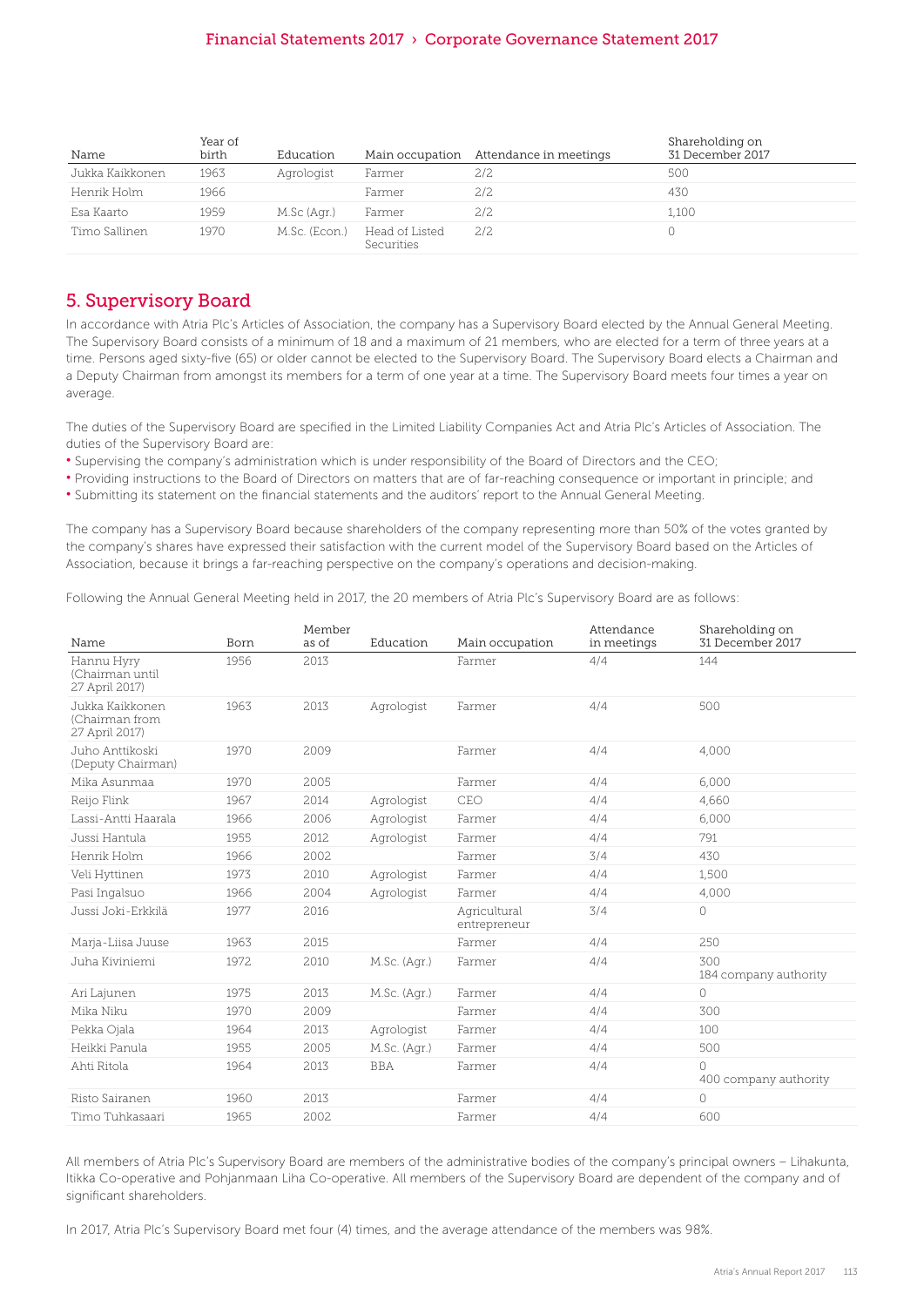# 6. Board of Directors

In accordance with the Articles of Association, Atria's Board of Directors has a minimum of five (5) and a maximum of nine (9) members. The term of office of a member of Atria's Board of Directors departs from the term of one year specified in recommendation 6 of the Corporate Governance Code. As per the Articles of Association, the term of a member of the Board of Directors is three (3) years. Shareholders representing more than 50% of the votes have stated that the term of three (3) years is appropriate for the longterm development of the company and have not seen the need to shorten the term from that specified in the Articles of Association. As an exception to recommendation 10 of the Corporate Governance Code, three of the eight members on the Board of Directors are independent of the company. It is the company's view that an understanding of Atria's business requires in-depth knowledge of and commitment to the meat industry from the majority of the Board's members.

#### 6.1 Duties of the Board of Directors

Atria's Board of Directors takes care of the company's administration and its appropriate organisation. The Board of Directors is responsible for the appropriate organisation of the supervision of the company's accounting and asset management.The Board of Directors has confirmed a written charter concerning the duties of the Board, the matters to be dealt with, meeting practices and the decision-making procedure. According to this charter, the Board of Directors supervises and monitors company`s operations and management and discusses and decides on significant matters related to the company's strategy, investments, organisation and financing. The charter lays down the following key duties for the Board of Directors:

- Approving the strategic goals and guidelines for the Group and its business areas
- Approving the budgets and business plans for the Group and its business areas
- Deciding on the investment plan for each calendar year and approving major investments that exceed one million euros
- Approving major M&A and restructuring operations
- Approving the Group's operating principles for important elements of management and supervision
- Discussing and adopting interim reports and financial statements
- Monitoring and evaluating the company's financial reporting system
- Preparing the items to be dealt with at Annual General Meetings and ensuring that decisions are implemented
- Approving the audit plan for internal auditing, as well as monitoring and assessing the effectiveness of internal control and auditing as well as the risk management systems
- Appointing the CEO and deciding on his or her remuneration and other benefits
- Approving, at the CEO's proposal, the hiring of his or her direct subordinates and the principal terms of their employment contracts
- Approving the organisational structure and the key principles of incentive schemes
- Monitoring and evaluating the CEO's performance
- Monitoring and evaluating the independence of the auditor and particularly the provision of services other than auditing services provided by the auditor
- Monitoring auditing of financial statements and consolidated financial statements
- Deciding on other matters that are important in view of the size of the Group and that are not part of day-to-day operations, such as considerable expansion or contraction of business or other material changes to operations, the taking of long-term loans and the sale and pledging of fixed assets
- Deciding on other matters which, under the Limited Liability Companies Act, fall within the remit of the Board of Directors
- Performing the Audit Committee's duties referred to in recommendation 16 of the Corporate Governance Code.

The Board of Directors assesses its operations and working methods regularly by conducting a self-evaluation once a year.

#### 6.2 Meeting practices and information flow

The Board of Directors meets at regular intervals about 10 times during the term in accordance with a separate meeting schedule confirmed in advance by the Board, and when necessary. In 2017, the Board of Directors met 13 times. The average attendance of the members of the Board of Directors was 98%.

During the meetings of the Board of Directors, the CEO gives a review of the financial situation of the Group by business area. The review also covers forecasts, investments, organisational changes and other issues that are important for the Group.

The company provides the Board of Directors with sufficient information on the company's operations to enable the Board to properly perform its duties. The agenda of a meeting is delivered to the members of the Board of Directors at least one week before the meeting. The meeting material is prepared by the CEO and the secretary of the Board of Directors according to the instructions provided by the Chairman. The meeting material is delivered to the members at least three days before the meeting.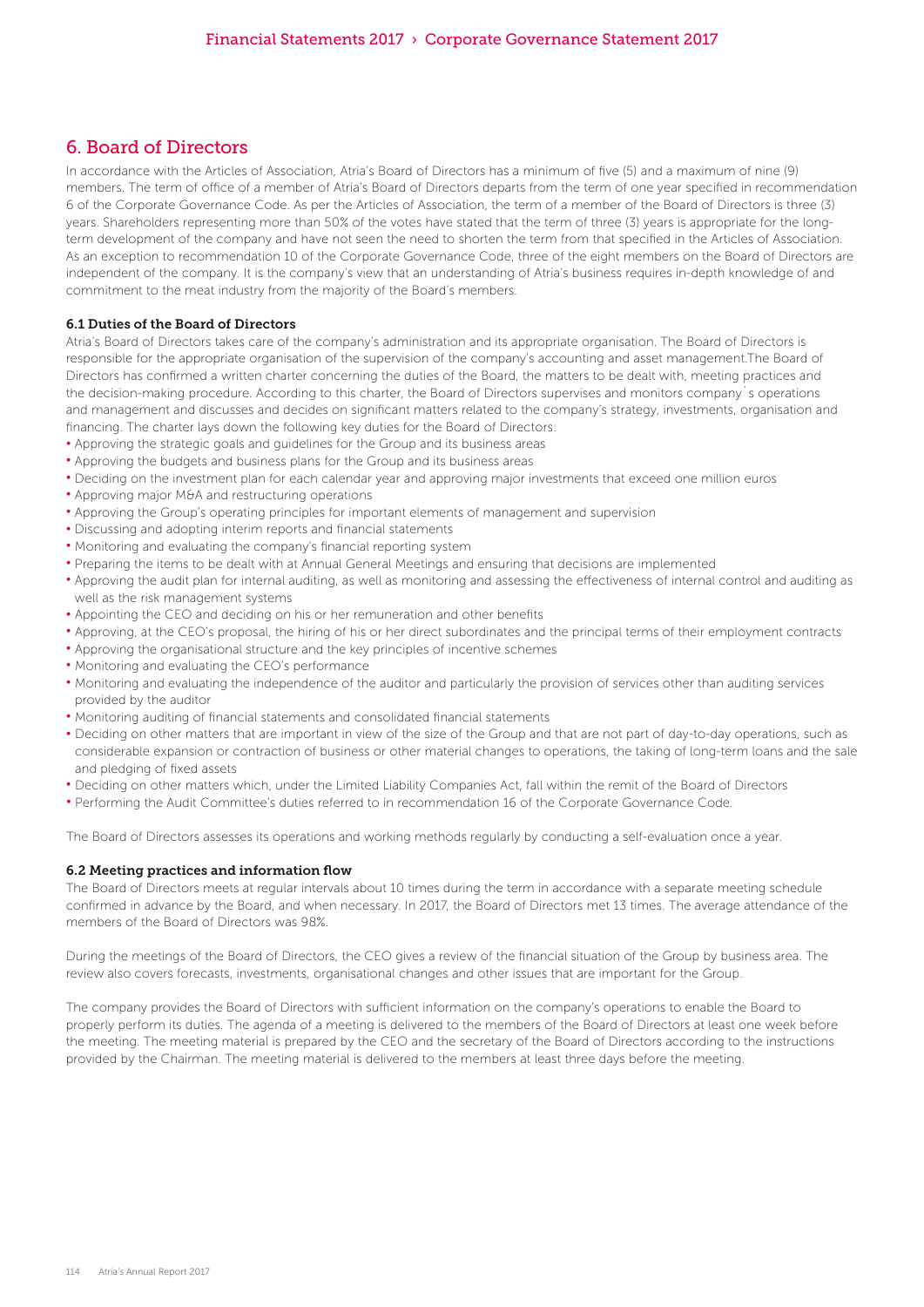6.3 Composition of the Board of Directors





| Name                                 | Seppo Paavola,<br>Chairman                                                                                                                                                                                                                                                                                                                                                                                 | Jyrki Rantsi,<br>Deputy Chairman                                                                                                                                                                                             |
|--------------------------------------|------------------------------------------------------------------------------------------------------------------------------------------------------------------------------------------------------------------------------------------------------------------------------------------------------------------------------------------------------------------------------------------------------------|------------------------------------------------------------------------------------------------------------------------------------------------------------------------------------------------------------------------------|
| Year of birth                        | 1962                                                                                                                                                                                                                                                                                                                                                                                                       | 1968                                                                                                                                                                                                                         |
| Education                            | Agrologist (secondary school graduate)                                                                                                                                                                                                                                                                                                                                                                     | Agrologist                                                                                                                                                                                                                   |
| Main occupation                      | Farmer                                                                                                                                                                                                                                                                                                                                                                                                     | Farmer, pork producer                                                                                                                                                                                                        |
| Relevant work experience             | • Rural Centre of Central Ostrobothnia, Farm<br>advisor, 1991-1996<br>• Agricultural entrepreneur 1996-present                                                                                                                                                                                                                                                                                             | Agricultural entrepreneur                                                                                                                                                                                                    |
| Member of the Board since            | 2012                                                                                                                                                                                                                                                                                                                                                                                                       | 2013                                                                                                                                                                                                                         |
| Concurrent key positions<br>of trust | • Itikka Co-operative, Supervisory Board, member<br>2000-present, Deputy Chairman 2008-2011 and<br>Chairman 2012-present<br>• Perhonjokilaakso Co-operative Bank (former<br>Kaustinen Co-operative Bank), Board of Directors,<br>Chairman 2002-present<br>• Pellervo Confederation of Finnish Co-operatives,<br>Board of Directors, Member 2012-present<br>• Co-operative Advisory Board, Member 2012-2017 | • Lihakunta, Board of Directors, Deputy Chairman<br>2013-2015 and Chairman 2015-present<br>• Finnpig Oy, Board of Directors, Member 2013-<br>present<br>• A-Farmers Ltd, Board of Directors, Deputy<br>Chairman 2015-present |
| Past key positions of trust          | Atria Plc, Supervisory Board, Member 2006–2009<br>and Deputy Chairman 2009-2012                                                                                                                                                                                                                                                                                                                            |                                                                                                                                                                                                                              |
| Independence                         | Dependent of the company and significant<br>shareholders                                                                                                                                                                                                                                                                                                                                                   | Dependent of the company and significant<br>shareholders                                                                                                                                                                     |
| Shareholding on<br>31 December 2017  | 4.000                                                                                                                                                                                                                                                                                                                                                                                                      | 700                                                                                                                                                                                                                          |
| Share-based rights in<br>the company | None                                                                                                                                                                                                                                                                                                                                                                                                       | None                                                                                                                                                                                                                         |
| Attendance in meetings               | 13/13                                                                                                                                                                                                                                                                                                                                                                                                      | 13/13                                                                                                                                                                                                                        |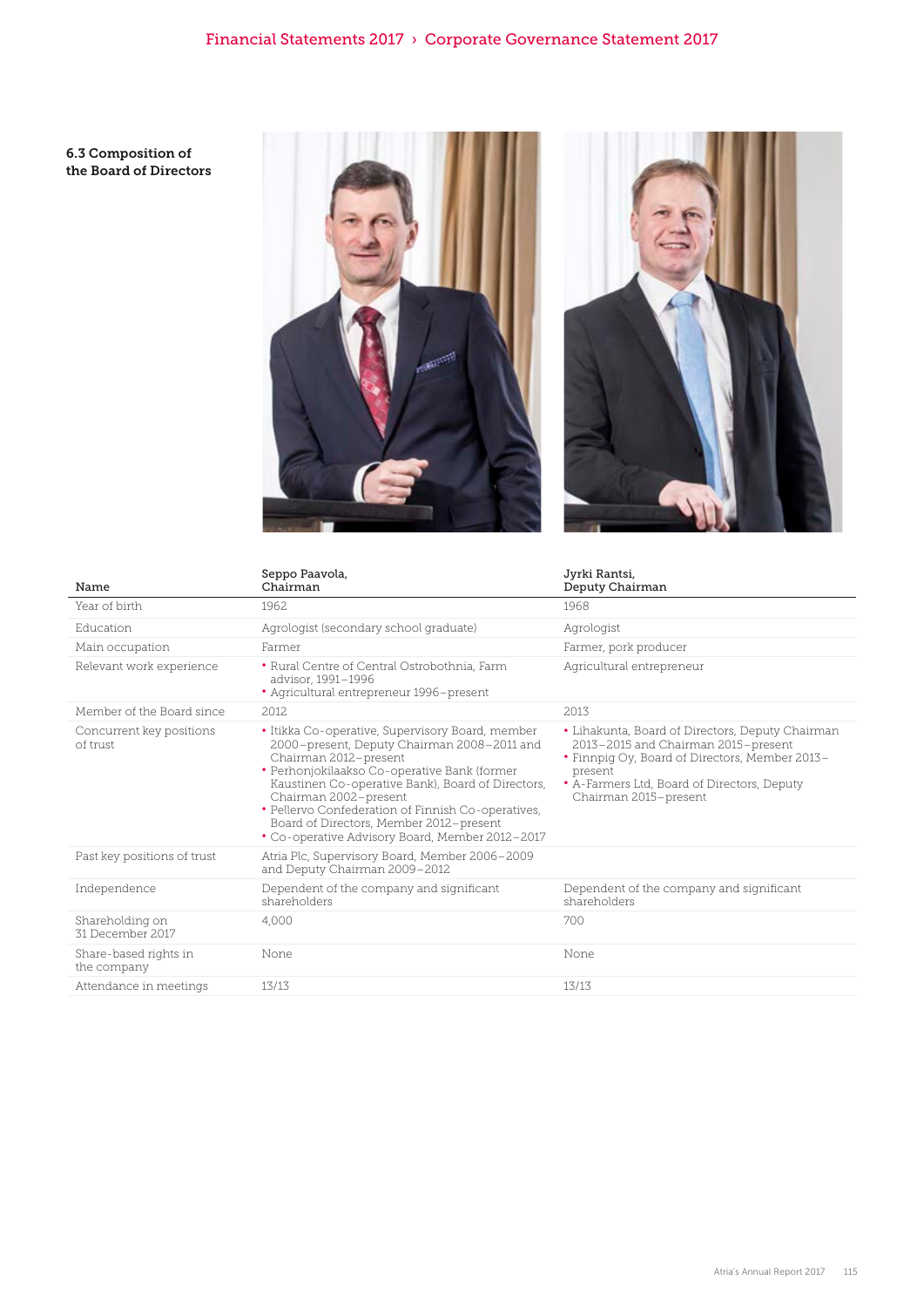



| Name                                 | Nella Ginman-Tjeder                                                                                                                                                                        | Esa Kaarto                                                                                                                                                                                                                                                                                                                                                               |
|--------------------------------------|--------------------------------------------------------------------------------------------------------------------------------------------------------------------------------------------|--------------------------------------------------------------------------------------------------------------------------------------------------------------------------------------------------------------------------------------------------------------------------------------------------------------------------------------------------------------------------|
| Year of birth                        | 1959                                                                                                                                                                                       | 1959                                                                                                                                                                                                                                                                                                                                                                     |
| Education                            | M.Sc. (Econ.)                                                                                                                                                                              | M.Sc. (Agr.)                                                                                                                                                                                                                                                                                                                                                             |
| Main occupation                      | Eira Hospital, Managing Director                                                                                                                                                           | Farmer                                                                                                                                                                                                                                                                                                                                                                   |
| Relevant work experience             | • Eira Hospital, Managing Director 2015-<br>• Ifolor Oy, Managing Director 2007-2014<br>• American Express, Country Manager 2004-2007                                                      | Farmer                                                                                                                                                                                                                                                                                                                                                                   |
| Member of the Board since            | 2016                                                                                                                                                                                       | 2009                                                                                                                                                                                                                                                                                                                                                                     |
| Concurrent key positions<br>of trust | • Viking Malt, Board of Directors, Member 2014-<br>present<br>• Stiftelsen Arcada, Board of Directors, Member<br>2010-present<br>• Indmeas Ab, Board of Directors, Member 2009-<br>present | • Itikka Co-operative, Board of Directors, Member<br>2002–2017 and Chairman 2009–2017<br>• A-Farmers Ltd, Board of Directors, Member<br>2004–present, Deputy Chairman 2009–2015 and<br>Chairman 2015-present<br>• A-Rehu Oy, Board of Directors, Deputy Chairman<br>2009-2015 and Chairman 2015-present<br>• Suurusrehu Oy, Board of Directors, Chairman<br>2009-present |
| Past key positions of trust          | Tulikivi Corporation, Board of Directors, Member<br>$2013 - 2015$                                                                                                                          | • Oy Feedmix Ab, Board of Directors, Member<br>$2009 - 2015$<br>• Kiinteistö Oy Rehukanava, Board of Directors,<br>Member 2009-2015                                                                                                                                                                                                                                      |
| Independence                         | Independent of the company and significant<br>shareholders                                                                                                                                 | Dependent of the company and significant<br>shareholders                                                                                                                                                                                                                                                                                                                 |
| Shareholding on<br>31 December 2017  | $\circ$                                                                                                                                                                                    | 1,100                                                                                                                                                                                                                                                                                                                                                                    |
| Share-based rights in<br>the company | None                                                                                                                                                                                       | None                                                                                                                                                                                                                                                                                                                                                                     |
| Attendance in meetings               | 12/13                                                                                                                                                                                      | 13/13                                                                                                                                                                                                                                                                                                                                                                    |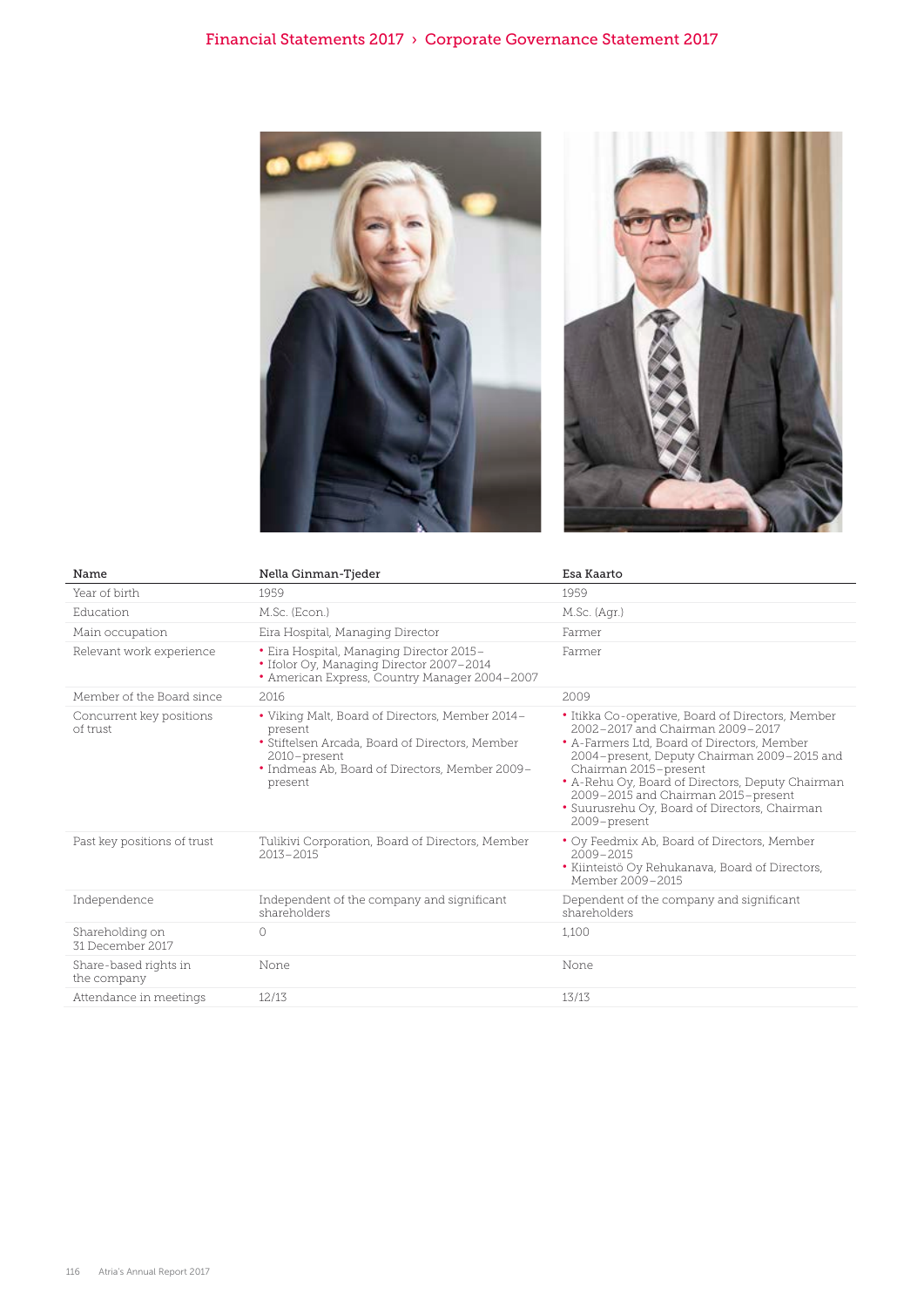

| Name                                 | Pasi Korhonen                                                                                                                                                                                                                      | Jukka Moisio                                                                   |
|--------------------------------------|------------------------------------------------------------------------------------------------------------------------------------------------------------------------------------------------------------------------------------|--------------------------------------------------------------------------------|
| Year of birth                        | 1975                                                                                                                                                                                                                               | 1961                                                                           |
| Education                            |                                                                                                                                                                                                                                    | M.Sc. (Econ.), MBA                                                             |
| Main occupation                      | Farmer                                                                                                                                                                                                                             | Huhtamäki Oyj, CEO                                                             |
| Relevant work experience             | Farmer                                                                                                                                                                                                                             | • Huhtamäki Oyj, CEO 2009-present<br>• Ahlström Oyj (various duties) 1991-2008 |
| Member of the Board since            | 2016                                                                                                                                                                                                                               | 2014                                                                           |
| Concurrent key positions<br>of trust | • Lihakunta, Board of Directors, Member 2013-<br>present and Deputy Chairman 2016-present<br>· Kainuun maa- ja metsäsäätiö, Board of Directors,<br>Member 2013-present<br>• Sotkamo Municipal Council, Counsillor 2005-<br>present | Finnish Fair Co-operative, Supervisory Board,<br>Member                        |
| Past key positions of trust          |                                                                                                                                                                                                                                    |                                                                                |
| Independence                         | Dependent of the company and significant<br>shareholders                                                                                                                                                                           | Independent of the company and significant<br>shareholders                     |
| Shareholding on<br>31 December 2017  | $\circ$                                                                                                                                                                                                                            | $\bigcirc$                                                                     |
| Share-based rights in<br>the company | None                                                                                                                                                                                                                               | None                                                                           |
| Attendance in meetings               | 13/13                                                                                                                                                                                                                              | 13/13                                                                          |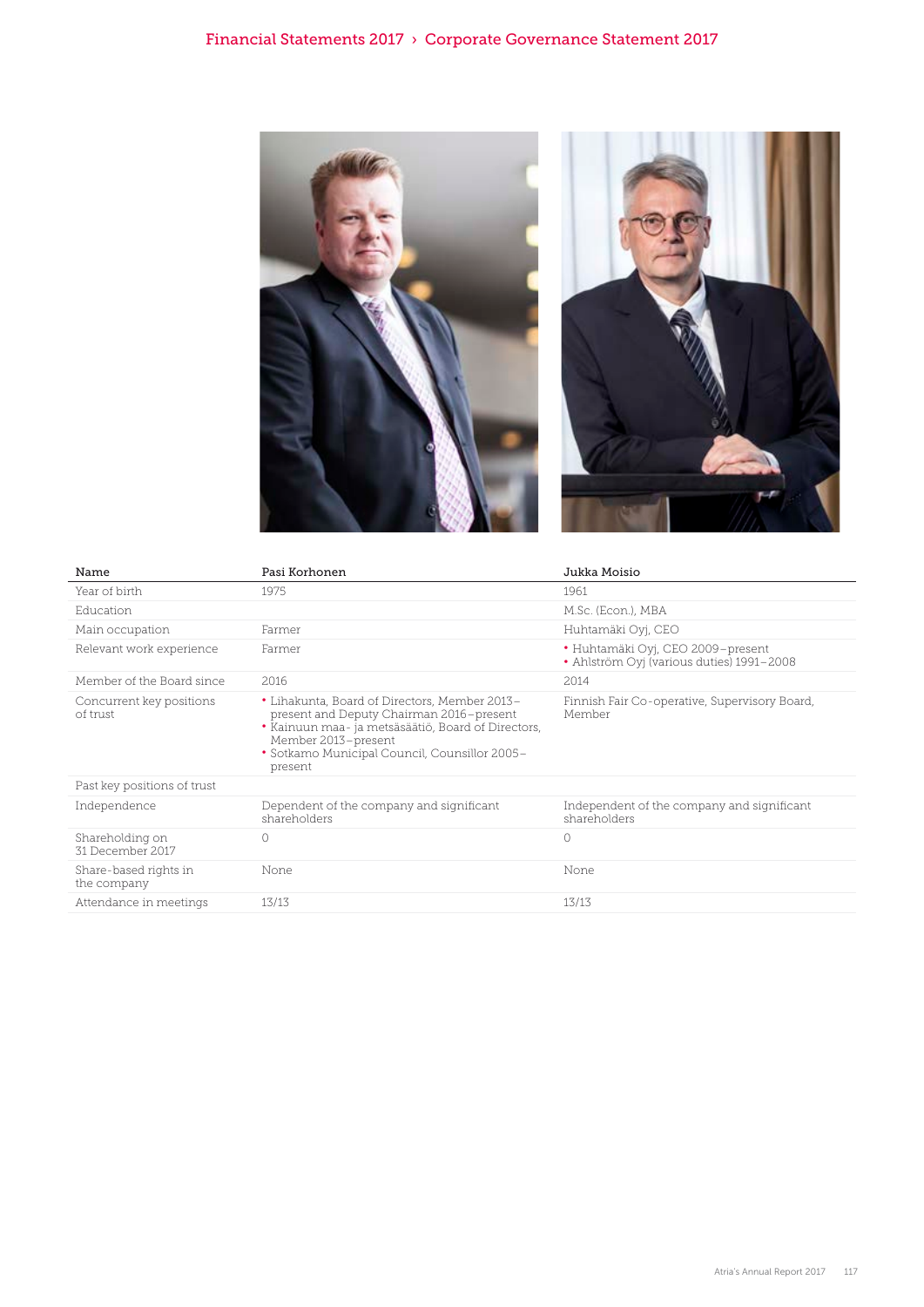

| Name                                 | Kjell-Göran Paxal                                                                                                                                                                                                                                                                                                                                                                                                                                         | Harri Sivula                                                                                                                                                                                                                                                                                                                                                                                                                         |
|--------------------------------------|-----------------------------------------------------------------------------------------------------------------------------------------------------------------------------------------------------------------------------------------------------------------------------------------------------------------------------------------------------------------------------------------------------------------------------------------------------------|--------------------------------------------------------------------------------------------------------------------------------------------------------------------------------------------------------------------------------------------------------------------------------------------------------------------------------------------------------------------------------------------------------------------------------------|
| Year of birth                        | 1967                                                                                                                                                                                                                                                                                                                                                                                                                                                      | 1962                                                                                                                                                                                                                                                                                                                                                                                                                                 |
| Education                            | Agrologist                                                                                                                                                                                                                                                                                                                                                                                                                                                | M.Sc. (Admin.)                                                                                                                                                                                                                                                                                                                                                                                                                       |
| Main occupation                      | Farmer, piglet and pork producer                                                                                                                                                                                                                                                                                                                                                                                                                          | Acting Managing Director of Tokmanni Group<br>Corporation                                                                                                                                                                                                                                                                                                                                                                            |
| Relevant work experience             | • Oy Foremix Ab, Feed salesman 1990-1997<br>• Pohjanmaan Liha Co-operative, Primary<br>Production Manager 1990-1997                                                                                                                                                                                                                                                                                                                                       | • GS1 Finland Oy, Managing Director 2015-2017<br>• Restel Ltd, CEO 2010-2014<br>• Onninen Oy, CEO 2006-2010<br>• Kesko Corporation/Kesko Food, various duties,<br>1987-2006                                                                                                                                                                                                                                                          |
| Member of the Board since            | 2012                                                                                                                                                                                                                                                                                                                                                                                                                                                      | 2009                                                                                                                                                                                                                                                                                                                                                                                                                                 |
| Concurrent key positions<br>of trust | · Pohjanmaan Liha Co-operative, Board of<br>Directors, Deputy Member 1999-2001, Deputy<br>Chairman 2002-2009 and Chairman 2010-<br>present<br>• A-Farmers Ltd, Board of Directors, Deputy<br>Member 2001-2002 and Member 2003-present<br>• Oy Foremix Ab, Board of Directors, Member<br>2004-2009 and Chairman 2010-present<br>• A-Rehu Oy, Board of Directors, Member 2010-<br>present<br>• Ab WestFarm Oy, Board of Directors, Chairman<br>2010-present | • Tokmanni Oyj, Board of Directors, Chairman<br>2011-present<br>• Leipurin Oy, Board of Directors, Member 2014-<br>present<br>. Makua Foods Oy, Board of Directors, Member<br>2015-present<br>• GS1 Finland Oy, Board of Directors, Member<br>2016-present<br>• Dieta Oy, Board of Directors, Member 2016-<br>present<br>. TylöHelo Oy, Board of Directors, Member 2017-<br>present<br>• Kamux Oyj, Board of Directors, Member 2017- |
| Past key positions of trust          | Central Union of Swedish-Speaking Agricultural<br>Producers in Finland, Board of Directors, Deputy<br>Member 1999-2001                                                                                                                                                                                                                                                                                                                                    | • Olvi Oyi, Board of Directors, Member 2007-2011<br>. Norpe Oy, Board of Directors, Member 2010-2013<br>• Leipurin Oyj, Board of Directors, Member 2010-<br>2013<br>• Nets, Supervisory Board, Member 2011-2013                                                                                                                                                                                                                      |
| Independence                         | Dependent of the company and significant<br>shareholders                                                                                                                                                                                                                                                                                                                                                                                                  | Independent of the company and significant<br>shareholders                                                                                                                                                                                                                                                                                                                                                                           |
| Shareholding on<br>31 December 2017  | 2,166                                                                                                                                                                                                                                                                                                                                                                                                                                                     | 10,000                                                                                                                                                                                                                                                                                                                                                                                                                               |
| Share-based rights in<br>the company | None                                                                                                                                                                                                                                                                                                                                                                                                                                                      | ei                                                                                                                                                                                                                                                                                                                                                                                                                                   |
| Attendance in meetings               | 13/13                                                                                                                                                                                                                                                                                                                                                                                                                                                     | 12/13                                                                                                                                                                                                                                                                                                                                                                                                                                |
|                                      |                                                                                                                                                                                                                                                                                                                                                                                                                                                           |                                                                                                                                                                                                                                                                                                                                                                                                                                      |

The members of the Board of Directors are obliged to provide the Board with information sufficient to assess their skills and independence and to notify the Board of any changes to the information.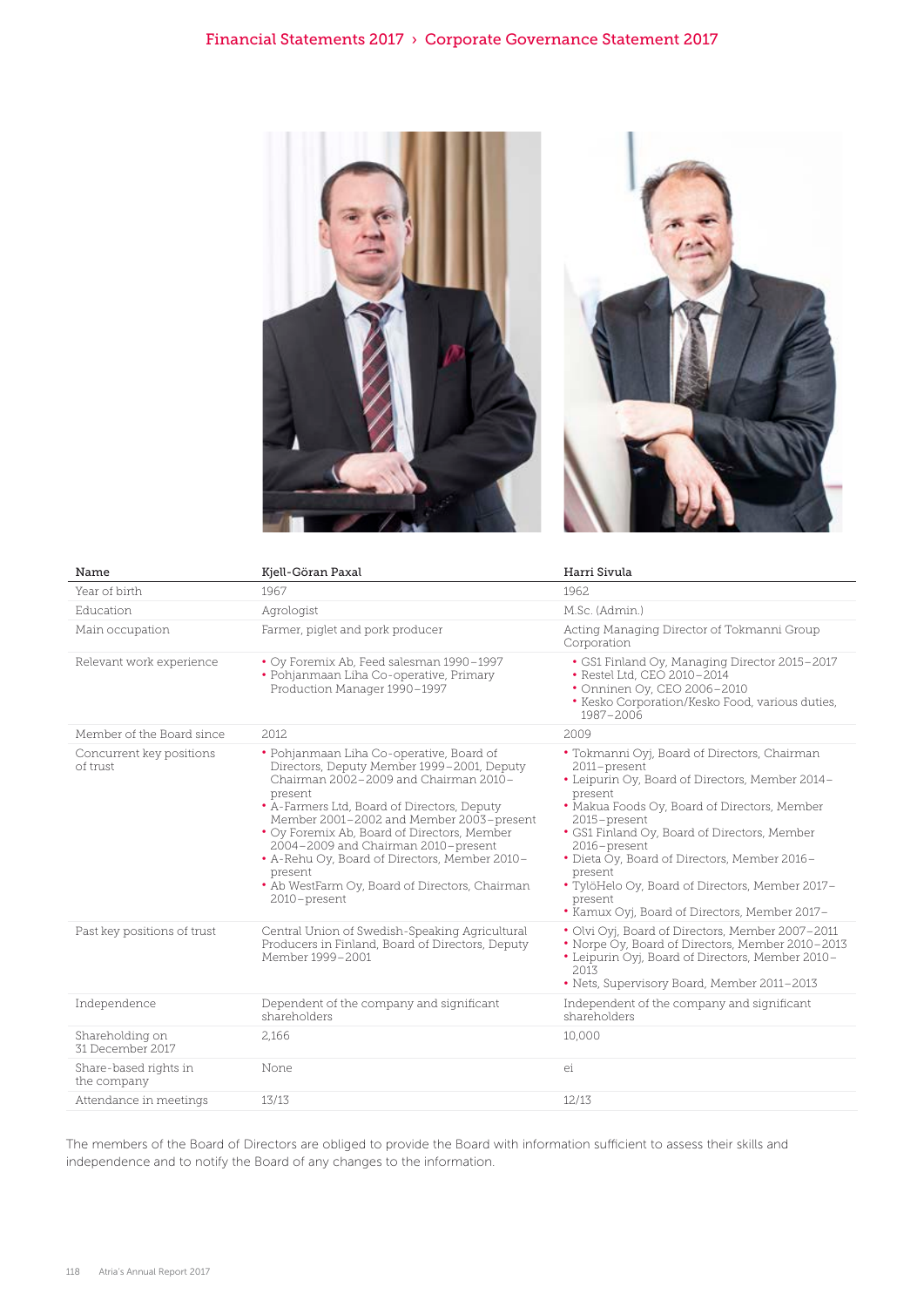#### 6.4 Principles concerning the diversity of the Board of Directors

For Atria, diversity represents a part of the company's responsible business. When planning the composition of Atria's Board of Directors, diversity is considered from a variety of aspects, also accounting for the extent of the company's business operations and its development needs.

The aim in the selection of a diverse Board of Directors is for the Board to support the development of Atria's current and future business. The selection also aims to ensure that the Board has core competence from a variety of fields within the value chain of Atria's business operations, a wide range of experience of entrepreneurship and business activities, as well as know-how and understanding of international business required by the company's strategy. Rather than every member of the Board being qualified in all of the aforementioned areas, the aim is that every Board member possess some skills in one or more of the aforementioned areas. The diversity of the Board of Directors is furthermore supported by the members' other complementary skills, their training and experience from different occupational fields and industries, as well as by a consideration of the Board members' age and gender distribution. A constructively questioning and challenging Board of Directors brings added value to the management's activities and diversifies the Board's work. In addition to the aforementioned areas, the selection considers the candidates' ability to spend a sufficient amount of time on their Board duties.

Atria aims to promote the selection of Board members who are as qualified as possible, with merits from various segments of the value chain regarding the Board's composition and that candidates of both genders have equal opportunities to be selected for the Board. It is Atria's goal that both genders are represented on the Board of Directors and if there are two equally qualified candidates, a representative of the minority sex is prioritized.

To achieve the objectives set in the principles on diversity, the Board of Directors has actively conveyed these objective to Atria's shareholders. During the 2017 financial period, one of the Board members was a woman while the rest were men. The share of the minority sex in the Board has been 12.5 percent. The company's minimum objective with regard to both genders being represented has therefore been fulfilled. The company's objective with regard to multi-professional core competencies covering the various segments of the value chain has also been fulfilled, given the members' in-depth knowledge of the meat industry, as well as of commercial and industrial activities.

# 7. Board Committees

The Board of Directors may decide to establish committees to handle duties designated by the Board. The Board confirms the committees' charters.

The Board of Directors has one board committee: the Nomination and Remuneration Committee. The Board of Directors appoints the members of the Committee from amongst its members according to the Committee's charter. The Committee has no autonomous decision-making power. The Board of Directors makes decisions on the basis of the Committee's preparations and proposals. The Committee reports regularly to the Board of Directors, which supervises the operations of the Committee.

The Nomination and Remuneration Committee has three (3) members. The Nomination and Remuneration Committee consists of the Chairman, Deputy Chairman and one member of the Board of Directors elected by the Board itself. As an exception to recommendations 17 and 18a of the Corporate Governance Code, one (1) of the three members of the Nomination and Remuneration Committee is independent of the company. The Nomination and Remuneration Committee consists of the members of Board of Directors which mostly are dependant of company and significant shareholders. Chairman and deputy chairman of the board of directors are nominated in accordance with the shareholders' agreement made between Lihakunta and Itikka Co-operatives. In accordance with recommendations 17 and 18a of the Corporate Governance Code, the company's CEO or other members of the Board of Directors who are a part of the company's management cannot serve as members of the Nomination and Remuneration Committee.

The aim of the Nomination and Remuneration Committee is to prepare the CEO's and Deputy CEO's as well as the management's terms of employment, ensure the objectivity of decision-making, enhance the achievement of the company's goals through bonus schemes, increase the company's value and ensure that bonus schemes are transparent and systematic. The aim of the Nomination and Remuneration Committee is also to ensure that the merit pay systems are linked to the company's strategy and the results obtained.

According to its charter, the duties of the Nomination and Remuneration Committee are as follows:

- Making preparations for the nomination of the CEO and Deputy CEO
- Making preparations to search for successors to the CEO and Deputy CEO
- Preparing the terms of the service contracts of the CEO and Deputy CEO and bringing them before the Board of Directors
- Preparing the remuneration, fees and other employment benefits of the directors who report to the CEO and bringing them before the Board of Directors
- Preparing the forms and criteria of the bonus and incentive schemes of top management and bringing them before the Board of Directors
- Preparing the content and group assignments of the pension programmes of the company's management and bringing them before the Board of Directors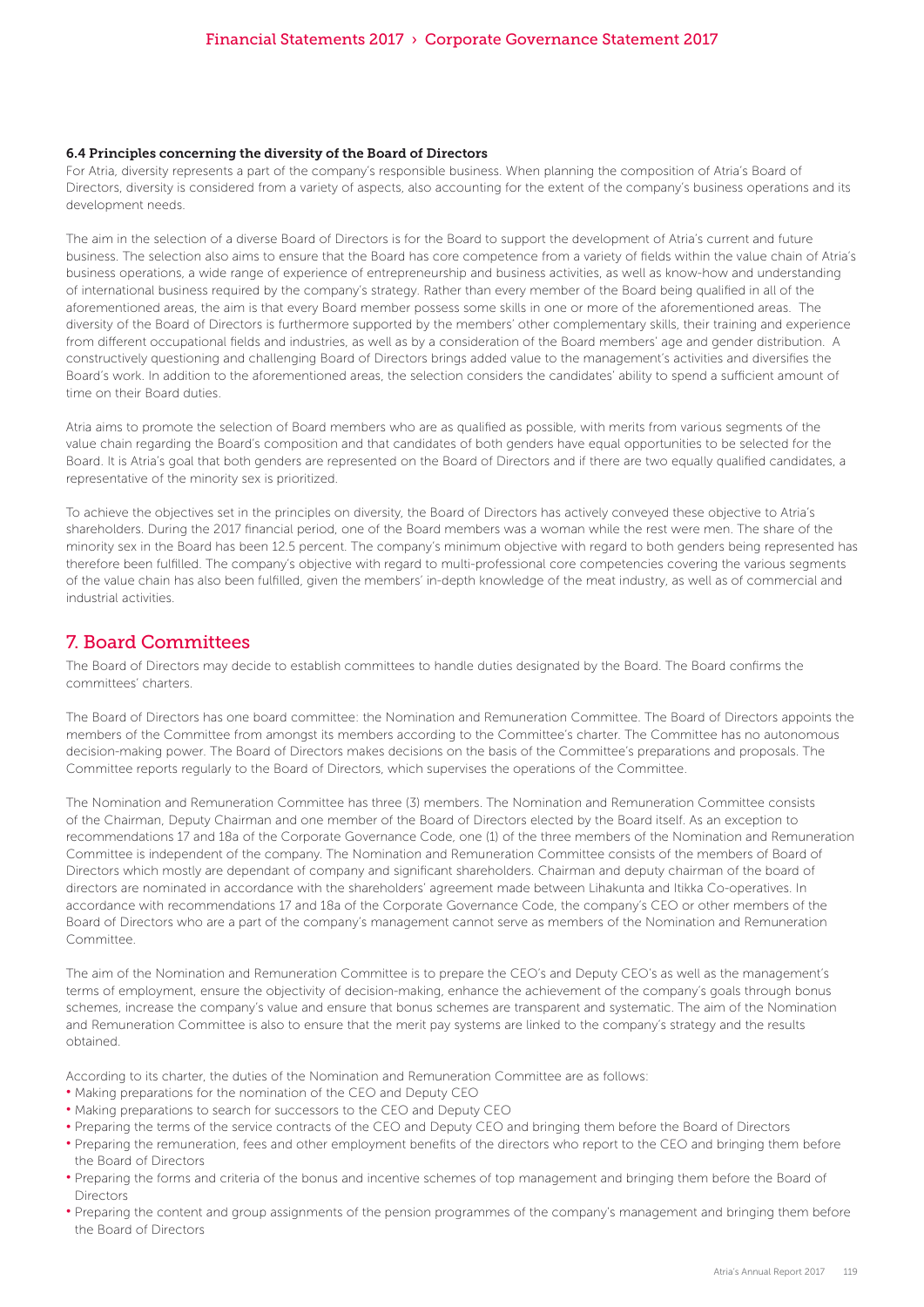### Financial Statements 2017 › Corporate Governance Statement 2017

- Submitting its statement on the bonus arrangements for the entire personnel before their approval and assessing their functionality and the achievement of the systems' goals
- If required, discussing possible interpretation problems related to the application of the approved bonus schemes and recommending a solution
- If required, reviewing information to be published in the financial statements and, where applicable, in other bonus-related documents
- Performing other duties separately assigned to it by the Board of Directors.

The Chairman of the Nomination and Remuneration Committee convenes the Committee as needed. At the meetings, the matters belonging to the duties of the Committee are reviewed. The Nomination and Remuneration Committee may invite other people to join its meetings if deemed necessary and may use external experts to assist the Committee in fulfilling its duties.

The Chairman of the Nomination and Remuneration Committee is Seppo Paavola and the other members are Jyrki Rantsi and Harri Sivula. Seppo Paavola and Jyrki Rantsi are dependent of the company and of significant shareholders. Harri Sivula is independent of the company and of significant shareholders. In 2017, the Nomination and Remuneration Committee met six (6) times, and the average attendance of the members was 100% as follows: Seppo Paavola 6/6; Jyrki Rantsi 6/6; and Harri Sivula 6/6.

As noted in section 4 above, Atria Plc's Annual General Meeting has established a separate Nomination Board to prepare proposals concerning the election and remuneration of the members of the Board of Directors as well as the remuneration of the members of the Supervisory Board for the next Annual General Meeting.

### 8. CEO

The company has a CEO who is in charge of managing the company's day-to-day operations in accordance with the instructions and orders issued by the Board of Directors and informing the Board of Directors of the development of the company's operations and financial performance. The CEO also is also responsible for ensuring the legality of the company's accounting and the reliability of asset management. The CEO is appointed by the Board of Directors, which decides on the terms of his or her service contract.

Since March 2011, Atria Plc's CEO has been Juha Gröhn, M.Sc. (Food Sc.).

### 9. Management Team

Atria Group has a Management Team chaired by the CEO. The Management Team assists the CEO in planning the operations and in operational management. The duties of the Management Team include, among others, preparing strategic plans and putting them into practice, handling significant projects and organisational changes as well as reviewing and implementing the Group's risk management measures in their respective areas of responsibility.

In 2017, the Management Team met eleven (11) times.

Atria Board of Directors nominated Tomas Back as CFO and Deputy CEO as Heikki Kyntäjä retired as of 1 January 2018. At the same time Jarmo Lindholm was nominated as Executive Vice President of the Atria Sweden business area and CFO Andrey Shkredov was nominated as acting Executive Vice President of Atria Russia.

Atria Board of Directors decided to alter Atria Group's business areas and reporting segments as of the beginning of 2018. Atria Group's reporting segments are as follows: Atria Finland, Atria Sweden, Atria Russia and Atria Denmark & Estonia.

### 10. Remuneration

Atria Plc has prepared a Remuneration Statement – which constitutes a part of this Corporate Governance Statement – in accordance with the Corporate Governance Code. The statement is available on the company's website at www.atria.com under Investors, Corporate Governance.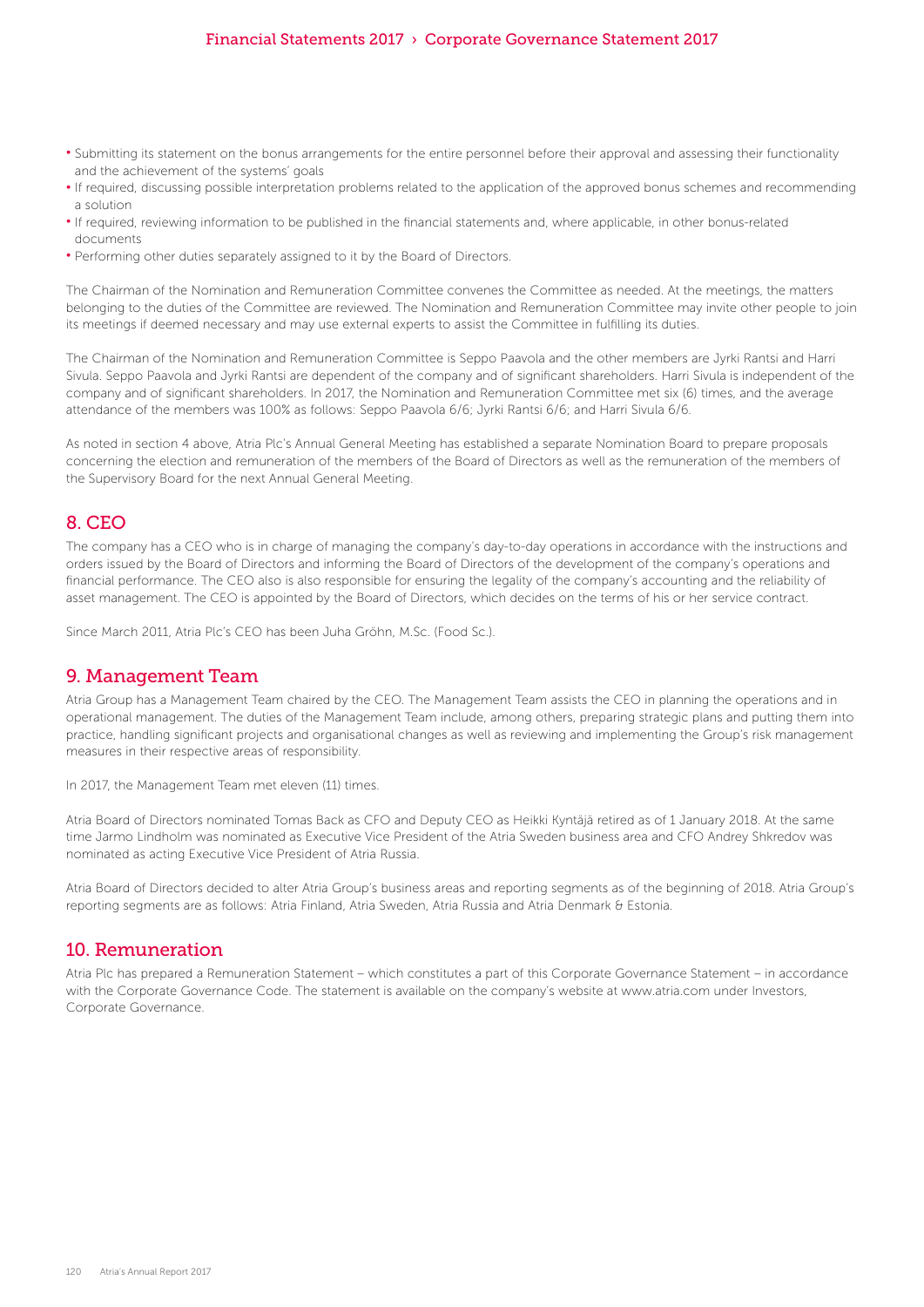Atria Group's Management Team on 31 December 2017:







| Name                                   | Juha Gröhn,<br>CEO                                                                                                                                                                                                                                                                                                                                                                                                                                                                                                                                                                                                          | Heikki Kyntäjä,<br>CFO, Deputy CEO                                                                                                                                                                                                                                                                                                                                                                                                                                                                                                                                                                                                                             | Mika Ala-Fossi, Executive Vice<br>President, Atria Finland                                                                                                                                                                                                                                                                                             |
|----------------------------------------|-----------------------------------------------------------------------------------------------------------------------------------------------------------------------------------------------------------------------------------------------------------------------------------------------------------------------------------------------------------------------------------------------------------------------------------------------------------------------------------------------------------------------------------------------------------------------------------------------------------------------------|----------------------------------------------------------------------------------------------------------------------------------------------------------------------------------------------------------------------------------------------------------------------------------------------------------------------------------------------------------------------------------------------------------------------------------------------------------------------------------------------------------------------------------------------------------------------------------------------------------------------------------------------------------------|--------------------------------------------------------------------------------------------------------------------------------------------------------------------------------------------------------------------------------------------------------------------------------------------------------------------------------------------------------|
| Joined Atria in                        | 1990                                                                                                                                                                                                                                                                                                                                                                                                                                                                                                                                                                                                                        | 2009                                                                                                                                                                                                                                                                                                                                                                                                                                                                                                                                                                                                                                                           | 2000                                                                                                                                                                                                                                                                                                                                                   |
| Year of birth                          | 1963                                                                                                                                                                                                                                                                                                                                                                                                                                                                                                                                                                                                                        | 1952                                                                                                                                                                                                                                                                                                                                                                                                                                                                                                                                                                                                                                                           | 1971                                                                                                                                                                                                                                                                                                                                                   |
| Education                              | M.Sc. (Food Sc.)                                                                                                                                                                                                                                                                                                                                                                                                                                                                                                                                                                                                            | B.Sc. (Econ)                                                                                                                                                                                                                                                                                                                                                                                                                                                                                                                                                                                                                                                   | Meat industry technician                                                                                                                                                                                                                                                                                                                               |
| Relevant work<br>experience            | • Atria Plc, CEO since 2011<br>· Atria Scandinavia, Executive Vice<br>President & Atria Plc, Deputy CEO<br>$2010 - 2011$<br>• Atria Finland Ltd, Executive Vice<br>President & Atria Plc, Deputy CEO<br>$2016 - 2010$<br>• Atria Ltd, Director, Meat Industry;<br>Vice Managing Director 2004-2006<br>• Atria Ltd, Director, Steering; Vice<br>Managing Director 2003-2004<br>· Atria Ltd, Director, Steering; Vice<br>Managing Director 1999-2003<br>• Atria Ltd, Director, Meat<br>Products and Convenience Food<br>Industries1993-1998<br>• Itikka-Lihapolar, R&D Manager<br>1991-1993<br>• Lihapolar, Foreman 1990-1991 | • Atria Plc, CFO 2011-2017 & Deputy<br>CEO 2014-2017<br>• Atria Finland Ltd, Finance Director<br>2009-2011<br>• ABB Oy, Lowvoltage instruments,<br>VP Supply Management 2008-<br>2009<br>• ABB Oy, Lowvoltage instruments,<br>VP Finance & Control 2001-2008<br>• ABB Transmit Oy, VP Finance &<br>Control 1995-2000<br>· ABB Strömberg Sähkönjakelu Oy,<br>VP Finance & Control 1991-1995<br>• ABB Motors Oy, Business Controller<br>1988-1990<br>• Stromberg Inc., Cleveland, OH, USA,<br>Business Controller 1986-1988<br>• Hackman, Taloustavarat Oy,<br>Financial Manager 1978-1986<br>• General Motors Finland, Auditor,<br>finance department 1976-1978 | • Atria Finland, Executive Vice<br>President since 2011<br>• Atria Finland, Director,<br>Convenience Food and Meat<br>Product Business 2007-2011<br>• Atria Finland, Director, Poultry<br>Business 2006-2007<br>• Atria Ltd, Production Manager<br>$2003 - 2006$<br>• Atria Ltd, Unit Manager 2000-2003<br>• Liha-Saarioinen Oy, Foreman 1997-<br>2000 |
| Concurrent key<br>positions of trust   | • Finnish Food and Drink Industries'<br>Federation (ETL), Board of Directors,<br>Member since 2012-<br>• East Office of Finnish Industries Ltd,<br>Board of Directors, Member                                                                                                                                                                                                                                                                                                                                                                                                                                               | ELO Mutual Pension Insurance<br>Company, Supervisory Board,<br>Member since 2016                                                                                                                                                                                                                                                                                                                                                                                                                                                                                                                                                                               | · Länsi Kalkkuna Oy, Board of<br>Directors, Chairman since 2015 &<br>Member since 2007<br>• Honkajoki Oy, Board of Directors,<br>Chairman since 2015 - & Member<br>since 2011<br>• Lihatiedotus ry, Board of Directors,<br>Vice Chairman since 2015- &<br>Member since 2011                                                                            |
| Past key<br>positions of trust         | Finnish Food and Drink Industries'<br>Federation (ETL), Board of Directors,<br>Chairman 2013-2015                                                                                                                                                                                                                                                                                                                                                                                                                                                                                                                           |                                                                                                                                                                                                                                                                                                                                                                                                                                                                                                                                                                                                                                                                |                                                                                                                                                                                                                                                                                                                                                        |
| Shareholding<br>on 31 December<br>2017 | 20,500                                                                                                                                                                                                                                                                                                                                                                                                                                                                                                                                                                                                                      | 1,000                                                                                                                                                                                                                                                                                                                                                                                                                                                                                                                                                                                                                                                          | 940                                                                                                                                                                                                                                                                                                                                                    |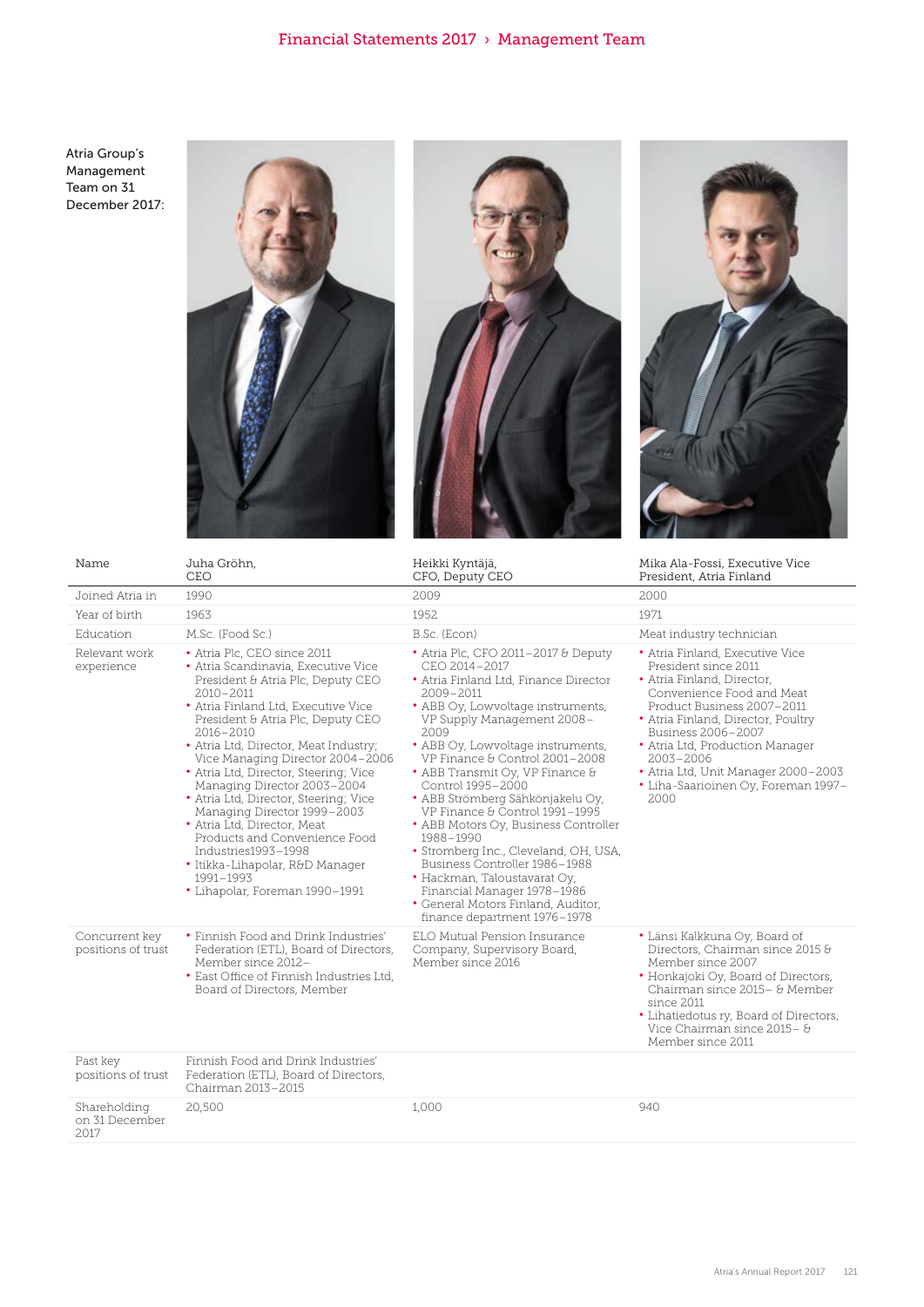





| Name                                             | Tomas Back, Executive Vice<br>President, Atria Scandinavia                                                                                                                                                                                                                                                                             | Jarmo Lindholm, Executive Vice<br>President, Atria Russia                                                                                                                                                                                                                                                                                                                                                                                                            | Olle Horm, Executive Vice President,<br>Atria Baltic                                                                                                                                                                                                                                                                                                     |
|--------------------------------------------------|----------------------------------------------------------------------------------------------------------------------------------------------------------------------------------------------------------------------------------------------------------------------------------------------------------------------------------------|----------------------------------------------------------------------------------------------------------------------------------------------------------------------------------------------------------------------------------------------------------------------------------------------------------------------------------------------------------------------------------------------------------------------------------------------------------------------|----------------------------------------------------------------------------------------------------------------------------------------------------------------------------------------------------------------------------------------------------------------------------------------------------------------------------------------------------------|
| Joined Atria in                                  | 2007                                                                                                                                                                                                                                                                                                                                   | 2002                                                                                                                                                                                                                                                                                                                                                                                                                                                                 | 2012                                                                                                                                                                                                                                                                                                                                                     |
| Year of birth                                    | 1964                                                                                                                                                                                                                                                                                                                                   | 1973                                                                                                                                                                                                                                                                                                                                                                                                                                                                 | 1967                                                                                                                                                                                                                                                                                                                                                     |
| Education                                        | M.Sc. (Econ.)                                                                                                                                                                                                                                                                                                                          | M.Sc. (Econ.)                                                                                                                                                                                                                                                                                                                                                                                                                                                        | Engineer                                                                                                                                                                                                                                                                                                                                                 |
| Relevant work<br>experience                      | · Atria Scandinavia, Executive Vice<br>President 2011-2017<br>• Atria Baltic, Executive Vice<br>President 2010-2011<br>• Atria Plc, CFO 2007-2010<br>· Huhtamäki Americas / Rigid<br>Europe, CFO 2003-2007<br>• Huhtamäki Oyj, Financial Manager/<br>CFO 1996-2002<br>• Huhtamäki Finance Oy, Financial<br>Manager, Lausanne 1990-1995 | • Atria Russia, Executive Vice<br>President 2011-2017<br>• Atria Plc, Group Vice President,<br>Product Leadership 2010-2011<br>• Atria Finland Ltd, Group Vice<br>President, Product Group<br>Management and Product<br>Development, Commercial Director<br>$2005 - 2010$<br>• Atria Ltd, Marketing Manager 2002-<br>2005<br>• AC Nielsen, Account Manager,<br>Marketing Manager 2000-2002<br>· Unilever Finland, Customer Service<br>Manager & e-Business 1998-2000 | • Atria Baltic, Executive Vice<br>President since 2012<br>• Maag Meat Industry, Managing<br>Director 2009-2012<br>• Skanska EMV AS, Director 2008-<br>2009<br>• Rakvere Lihakombinaat AS, Director<br>$2000 - 2008$<br>• EMV AS, Head of transportation and<br>equipment department 1998-1999<br>• EK AS, Management and<br>development duties 1992-1998 |
| Concurrent key<br>positions of trust<br>Past kev | • Swedish Meat Industry Association,<br>Board of Directors, Deputy<br>Chairman and Member since 2012<br>• Swedish Food Federation, Board of<br>Directors, Member since 2012<br>• Svensk Fågel Service Ab, Board of<br>Directors, Member since 2017                                                                                     | East Office of Finnish Industries Oy,<br>Board of Directors, Member since<br>2.012                                                                                                                                                                                                                                                                                                                                                                                   | • Estonian Food Industry Federation,<br>Board of Directors, Member<br>• Estonian Pig Breaders Association,<br>Board of Directors, Member                                                                                                                                                                                                                 |
| positions of trust                               |                                                                                                                                                                                                                                                                                                                                        |                                                                                                                                                                                                                                                                                                                                                                                                                                                                      |                                                                                                                                                                                                                                                                                                                                                          |
| Shareholding<br>on 31 December<br>2017           | 1,880                                                                                                                                                                                                                                                                                                                                  | 1,020                                                                                                                                                                                                                                                                                                                                                                                                                                                                |                                                                                                                                                                                                                                                                                                                                                          |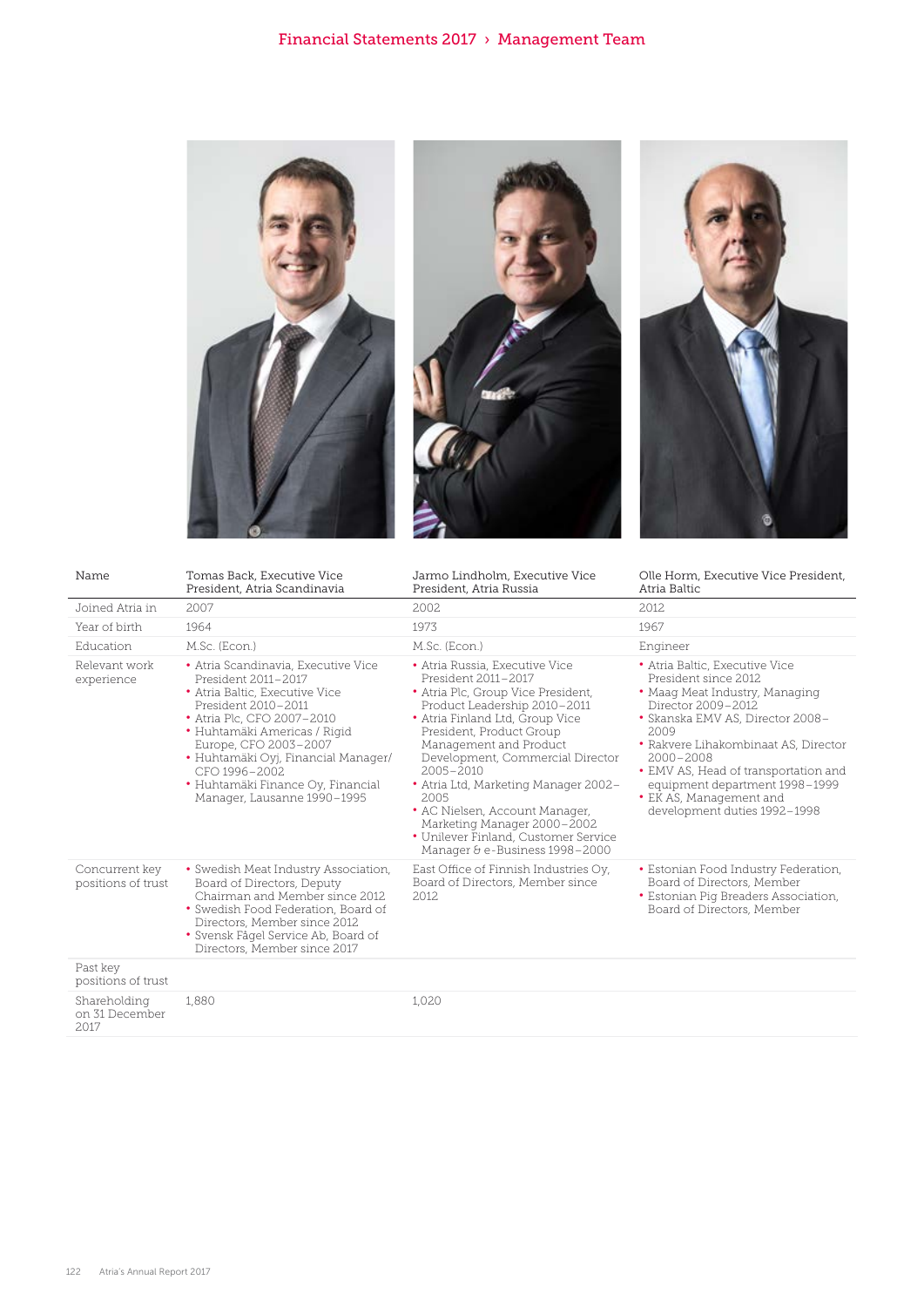



| Name                                   | Pasi Luostarinen,<br><b>Executive Vice President Marketing</b><br>& Market Insight                                                                                                                                                                                                                                                                                                                                                                                                                                                                                                                                                                                                                                                                                                        | Lars Ohlin,<br><b>Executive Vice President</b><br>Human Resources                                                                                                                                                                                                                                                                                                                                                                                                                                                                                                                                                                                                                                                                                                          |
|----------------------------------------|-------------------------------------------------------------------------------------------------------------------------------------------------------------------------------------------------------------------------------------------------------------------------------------------------------------------------------------------------------------------------------------------------------------------------------------------------------------------------------------------------------------------------------------------------------------------------------------------------------------------------------------------------------------------------------------------------------------------------------------------------------------------------------------------|----------------------------------------------------------------------------------------------------------------------------------------------------------------------------------------------------------------------------------------------------------------------------------------------------------------------------------------------------------------------------------------------------------------------------------------------------------------------------------------------------------------------------------------------------------------------------------------------------------------------------------------------------------------------------------------------------------------------------------------------------------------------------|
| Joined Atria in                        | 2000                                                                                                                                                                                                                                                                                                                                                                                                                                                                                                                                                                                                                                                                                                                                                                                      | 2007                                                                                                                                                                                                                                                                                                                                                                                                                                                                                                                                                                                                                                                                                                                                                                       |
| Year of birth                          | 1966                                                                                                                                                                                                                                                                                                                                                                                                                                                                                                                                                                                                                                                                                                                                                                                      | 1958                                                                                                                                                                                                                                                                                                                                                                                                                                                                                                                                                                                                                                                                                                                                                                       |
| Education                              | M.Sc. (Econ.)                                                                                                                                                                                                                                                                                                                                                                                                                                                                                                                                                                                                                                                                                                                                                                             | <b>BA</b> (International Business<br>Administration)                                                                                                                                                                                                                                                                                                                                                                                                                                                                                                                                                                                                                                                                                                                       |
| Relevant work<br>experience            | • Atria Plc, Executive Vice President<br>Marketing & Marketing Insight since<br>2016<br>• Atria Finland Ltd, Senior Vice<br>President Marketing & Product<br>Development 2011-2016<br>• Atria Plc and Atria Finland Ltd,<br>Group Vice President Brand<br>Management & Cold Cuts / Senior<br>Vice President Meatproducts 2007-<br>2.011<br>• Atria Plc, Group Vice President<br>Marketing & Product Development<br>2006-2007<br>• Atria Plc, Atria Finland Ltd and Atria<br>Swerige AB, Marketing Director<br>2000-2006<br>• Valio Oy, Marketing Director 1997-<br>2000<br>· British American Tobacco Nordic,<br>Trade Development Manager 1996-<br>1997<br>• Fazer Makeiset Oy, Key Account<br>Manager/ Category Manager 1993-<br>1996<br>• Mallasjuoma Oy, Product Manager<br>1991-1993 | • Atria Plc, Executive Vice President<br>Human Resources since 2016<br>• Atria Scandinavia AB, Senior Vice<br>President Human Resources 2014-<br>2016<br>• Ridderheims & Falbygdens (Atria<br>Deli), General Manager 2010-2014<br>• Atria Scandinavia AB, Business<br>Development Director 2007-2010<br>• AB Sardus, Business Development<br>Director 2000-2007<br>• AB Bra Böcker, Business Area<br>Director, Nationalencyklopedin<br>1997-2000<br>• AB Forte, Vice Managing Director<br>1995-1997<br>• Master Foods Finland and Baltics.<br>Market Development Director<br>1992-1995<br>• Master Foods Sweden and Finland,<br>Human Resource Director 1988-<br>1992<br>· Master Foods Sweden, Product<br>manager 1987-1988<br>• AB Findus, Product manager 1984-<br>1987 |
| Concurrent key<br>positions of trust   |                                                                                                                                                                                                                                                                                                                                                                                                                                                                                                                                                                                                                                                                                                                                                                                           |                                                                                                                                                                                                                                                                                                                                                                                                                                                                                                                                                                                                                                                                                                                                                                            |
| Past key<br>positions of trust         |                                                                                                                                                                                                                                                                                                                                                                                                                                                                                                                                                                                                                                                                                                                                                                                           |                                                                                                                                                                                                                                                                                                                                                                                                                                                                                                                                                                                                                                                                                                                                                                            |
| Shareholding<br>on 31 December<br>2017 | 1,880                                                                                                                                                                                                                                                                                                                                                                                                                                                                                                                                                                                                                                                                                                                                                                                     | 510                                                                                                                                                                                                                                                                                                                                                                                                                                                                                                                                                                                                                                                                                                                                                                        |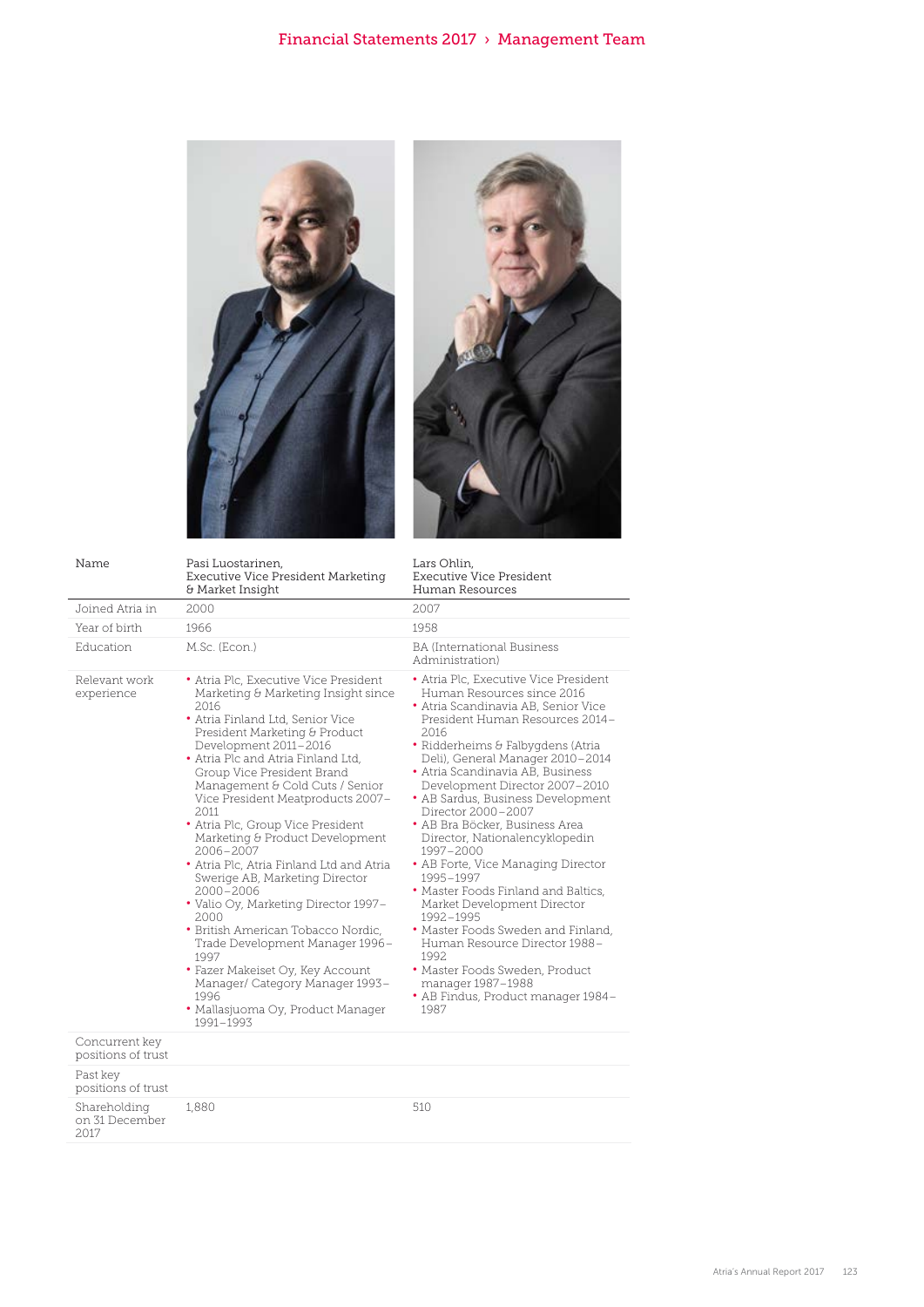# 11. Internal control, risk management and internal audit

#### 11.1 Internal control

The company's Board of Directors and CEO are responsible for the company's adequate internal control. The Board of Directors determines the operating principles of internal control. Internal control is a process incorporated into everything that Atria does, aiming to ensure the achievement of the company's strategic and financial objectives. The purpose of internal control is to ensure that Atria's operations are efficient and in line with the company's strategy, that all financial and operational reports are reliable, that the Group's operations comply with the applicable laws and regulations, and that the company's internal principles and codes of conduct are complied with.

Atria has Group-level instructions and rules valid in all of the Group's business areas and business units. The company seeks to ensure compliance with the instructions and rules by way of training and information bulletins as well as with the help of various control activities. The business areas and/or business units may furthermore have their own specific instructions and/or training related internal control.

Atria has strategic and annual financial goals which steer the operations of the entire Group. These goals have been communicated to all business areas, and they have been agreed on and approved as part of the strategy process or the annual goal-setting process. The achievement of the financial goals is monitored on a monthly and quarterly basis in each business area and at Group level. Atria's internal control ensures that the instructions given by the management are followed and that financial reporting is carried out reliably and appropriately. The procedures involved include the documentation of financial processes, various instructions related to financial administration and briefing related to control measures. The control measures consist of both preventive and investigative measures. Typical controls include approval, insurance, verification, reconciliation, operational inspections, the protection of assets, segregation of duties and the administration of access rights.

#### 11.2 Risk management at Atria

The objective of risk management is to support the realisation of Atria's strategy and the achievement of targets, to prevent unfavourable events from occurring and to safeguard business continuity. Atria's risk management operations are guided by the Risk Management Policy, approved by the Board of Directors, which specifies risk management goals, principles, responsibilities and powers, together with the principles of risk assessment and reporting.

Risk management at Atria is systematic and dynamic, and supports the continuous development of the organisation. It is based on a uniform model for risk identification, assessment and reporting in all business areas and Group administration, and forms an integral part of the annual planning process. In risk assessment, a risk management plan is drawn up for managing the risks identified.

Atria defines risk as the effect of uncertainty on the company's objectives. Risks can cause positive or negative deviations from the objectives. Risks may be caused by events within Atria, or by external conditions or events. For reporting purposes, Atria's risks are divided into four categories: strategic risks, operational risks, liability risks and financial risks.

#### *Organisation and responsibilities of risk management*

The Board of Directors approves the Risk Management Policy and any changes to it, and supervises the implementation of the principles specified in the policy. The Group's CEO is responsible for the appropriate organisation of risk management at Atria, and the CFO sees to the development of the risk management and risk reporting framework.

The members of the Group's Management Team are responsible for identifying and assessing strategic risks and for implementing risk management in their respective areas of responsibility. The management teams of the business areas are responsible for identifying and assessing risks and for implementing risk management in their respective business areas. The directors of the business areas ensure that the management teams fulfil their risk management and risk reporting responsibilities.

The Group's Treasury Committee is responsible for identifying and assessing financial risks and for implementing risk management throughout the Group. When preparing an annual plan for internal audit, key observations from the risk assessments made as part of the Group's planning process are taken into account. Every Atria employee is responsible for identifying and assessing risks associated with their work and any other risks that they encounter, and for drawing attention to and preventing such risks.

Major risks and uncertainties which the Board of Directors is aware of are discussed in more detail in the Report by the Board of Directors under "Risk management at Atria".

#### 11.3 Internal audit

Atria's Group Control function handles internal audits in collaboration with an external service provider. An audit plan is drawn up annually for internal audit and approved by the Board of Directors. The priority areas of the audit plan are affected by risk management, issues identified as part of the Group's internal reporting, goals related to improving the quality and efficiency of the operations, and current issues in the company's business environment. Where necessary, internal audit also conducts separate studies commissioned by the Board of Directors or the Group's management.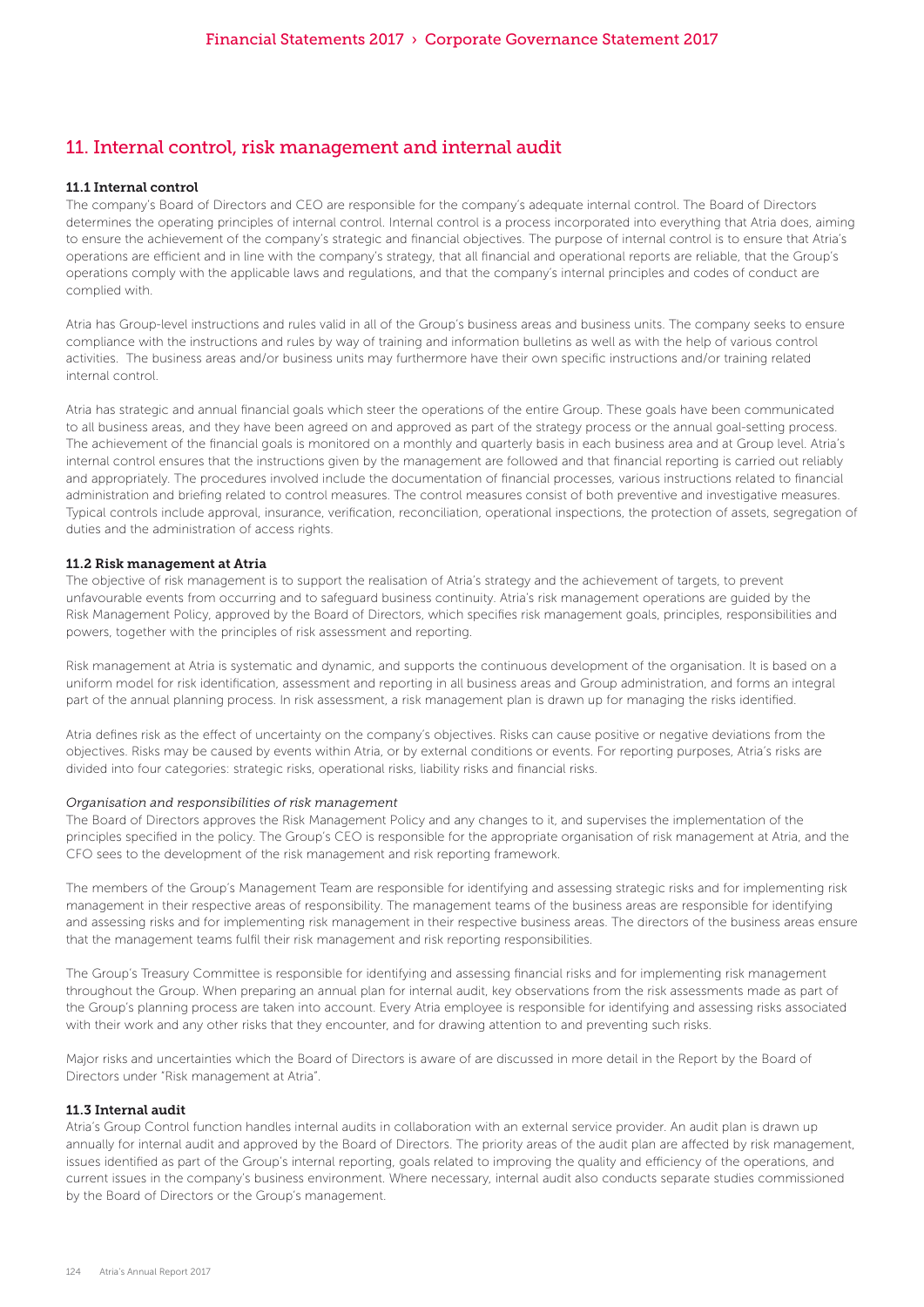Internal audit ensures and evaluates the functioning of the company's internal control system, the relevance and efficiency of the activities, and compliance with guidelines. It also aims to promote the quality of the operations and process, ensure the achievement of Atria's targets, support the development of risk management practices, and highlight best practices and opportunities in various functions.

Internal audit assesses the following areas:

- Accuracy and adequacy of financial information
- Compliance with operating principles, codes of practice and regulations
- Protection of property against losses
- Cost-effectiveness and efficiency in the use of resources
- Implementation of changes
- Opportunities provided by various practices and the utilisation of best practices

The results of internal auditing are documented and discussed with the audited area of operation and Group management. A summary of the audit results is presented to the Board of Directors at least once a year. Regular discussions are held with the auditor to ensure that the audit activities cover a sufficiently wide range of operations and to avoid overlapping activities.

# 12. Auditing

In accordance with the Articles of Association, the company has at least one (1) and no more than four (4) regular auditors; the number of deputy auditors may not exceed this. The auditors and deputy auditors must be public accountants or firms of independent public accountants authorised by the Finnish Chambers of Commerce. The term of service of the auditors ends at the conclusion of the Annual General Meeting following their election.

The auditor provides Atria's shareholders with an Auditor's Report document in accordance with the law, in conjunction with the company's financial statements, and reports regularly to the Board of Directors and management. The auditor participates in a Board meeting at least once a year, on which occasion a discussion of the audit plan and the results of auditing is arranged.

In 2017, Atria Plc's Annual General Meeting elected PricewaterhouseCoopers Ltd., a firm of authorised public accountants, as the company's auditor for a term ending at the closing of the next Annual General Meeting. According to the firm, the auditor in charge is Authorised Public Accountant Samuli Perälä. The remuneration is paid to the auditor according to an invoice accepted by the company.

#### *Auditor's remuneration for the 2017 accounting period*

In 2017, the Group paid EUR 352,000 to PricewaterhouseCoopers Ltd. as the auditor's remuneration. The company did not pay anything for services not related to auditing.

### 13. Insider policy

Atria complies with Nasdaq Helsinki Ltd.'s Guidelines for Insiders. Atria's Board of Directors has furthermore confirmed Atria's insider policy, which complement other insider guidelines and include instructions concerning insiders and insider administration. The company's insider policy has been distributed to all Managers as defined by the company, as well as to the people involved in the preparation of periodic disclosure or who have regular access to unpublished financial information. The guidelines are furthermore available on the company's intranet.

The Market Abuse Regulation (EU No 596/2014) has been applied since 3 July 2016. Atria has not established a permanent insider list and insider information is controlled by project-specific insider registers, which are established according to need. All project-specific insiders are informed of their insider status in writing and provided with the appropriate insider instructions.

Atria has determined that the members of the Board of Directors, members of the Supervisory Board, the CEO and the Deputy CEO satisfy the definition of Managers with a notification obligation. The company maintains a list of the Managers and their closely associated persons.

The company maintains a list of the Managers and Atria's project-specific insiders subject to a notification obligation in cooperation with Euroclear Finland Oy. The company's legal department and CFO monitor compliance with the insider guidelines. Managers` and people`s, involved in the preparation of periodic disclosure or who have regular access to unpublished financial information, right to trade in the company's financial instruments has been restricted in such a way that the aforementioned people may not trade in the company's shares 30 days prior to the publication of an interim report and a release of the financial statements and further should the period between the end of a review period and the publication of the report/release exceed 30 days.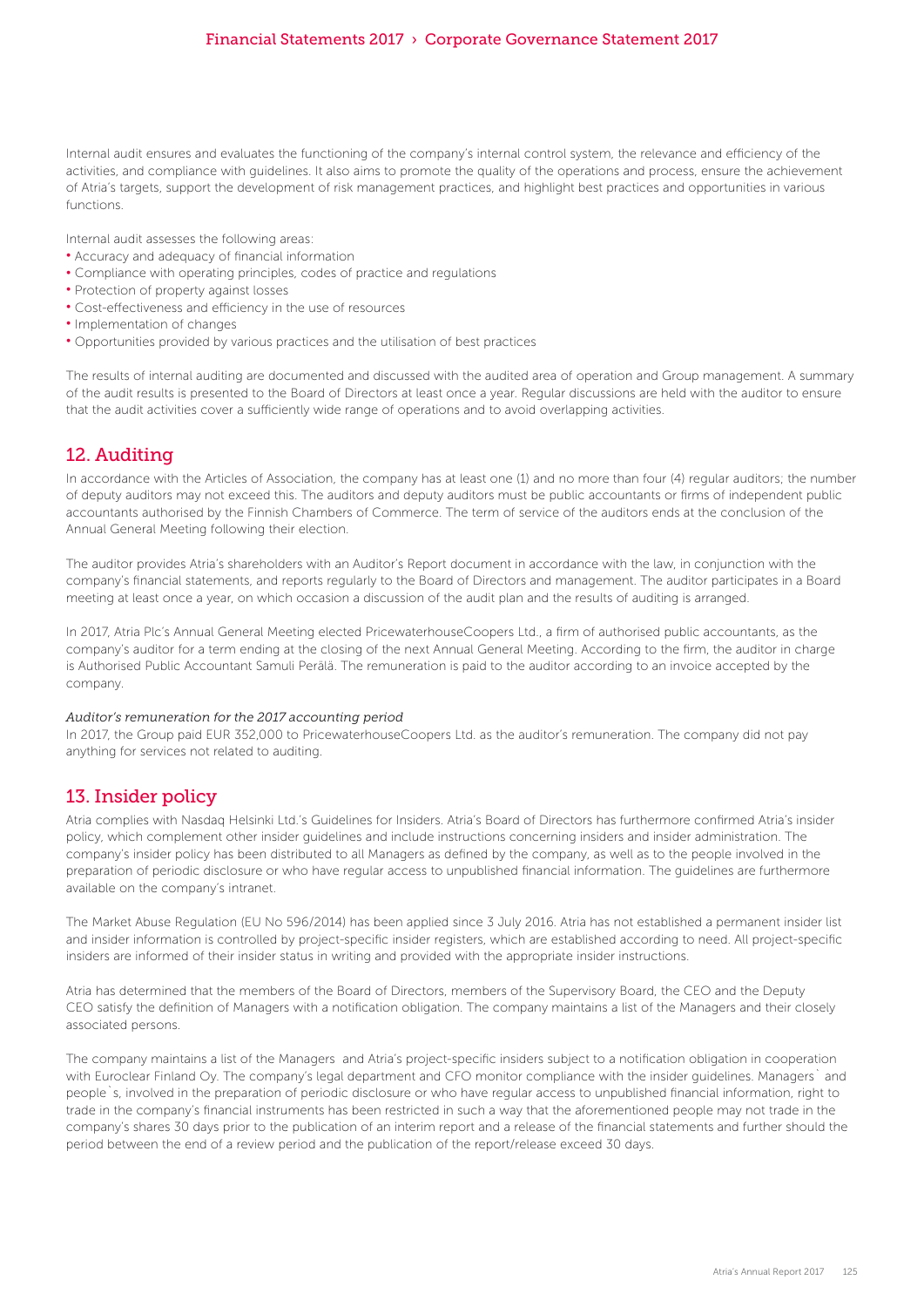### 14. Related-party transactions

The company has defined its related parties and maintains a list of such related parties. Atria monitors and assesses related-party transactions to ensure that any possible conflicts of interest are accounted for in the appropriate manner in the decision-making of the company.

# 15. Communications

The aim of Atria's investor reporting is to ensure that the market is, at all times, in possession of information correct and sufficient to determine the value of Atria's shares. An additional aim is to provide the financial markets with comprehensive information to enable active participants in the capital markets to form a justified image of Atria as an investment.

### *Silent Period*

Atria has established a silent period for its investor relations communications; this period covers 30 calendar days prior to the publication of interim reports and annual reports. If there is more than 30 days between the end of the reporting period and the review / release publication, this period is silent. During this period, Atria issues no statements on its financial standing.

#### *Investor information*

Atria publishes financial information in real time on its website at www.atria.com. The site contains annual reports, interim reports, and press and stock exchange releases. Information on the company's largest shareholders is updated regularly on the website. The disclosure policy approved by Atria's Board of Directors describes the key principles and procedures followed by Atria as a listed company in its communications with the media, capital markets and other stakeholders. Atria's disclosure policy is available in its entirety on the company's website at www.atria.com, under Investors, Disclosure Policy.

# Remuneration statement

### 1. Remuneration statement

This remuneration statement of Atria Plc ("Atria" or "the company") is a consistent description of the remuneration of the company's Board of Directors and management pursuant to the Corporate Governance Code.

# 2. Remuneration of the members of the Supervisory Board

The Annual General Meeting decides on the remuneration of the members of the Supervisory Board annually, on the basis of the proposal prepared to the Annual General Meeting by the Shareholders' Nomination Board. The remuneration paid to the Supervisory Board in 2017 was as follows:

- Meeting compensation: EUR 250/meeting
- Compensation for loss of working time: EUR 250 for meeting and assignment dates
- Fee of the Chairman of the Supervisory Board: EUR 1,500/month
- Fee of the Deputy Chairman of the Supervisory Board: EUR 750/month
- Travel allowance according to the Company's travel policy.

The members of the Supervisory Board have no share incentive plans or share-based bonus schemes, nor are they entitled to any other financial benefits besides the remunerations decided on by the Annual General Meeting.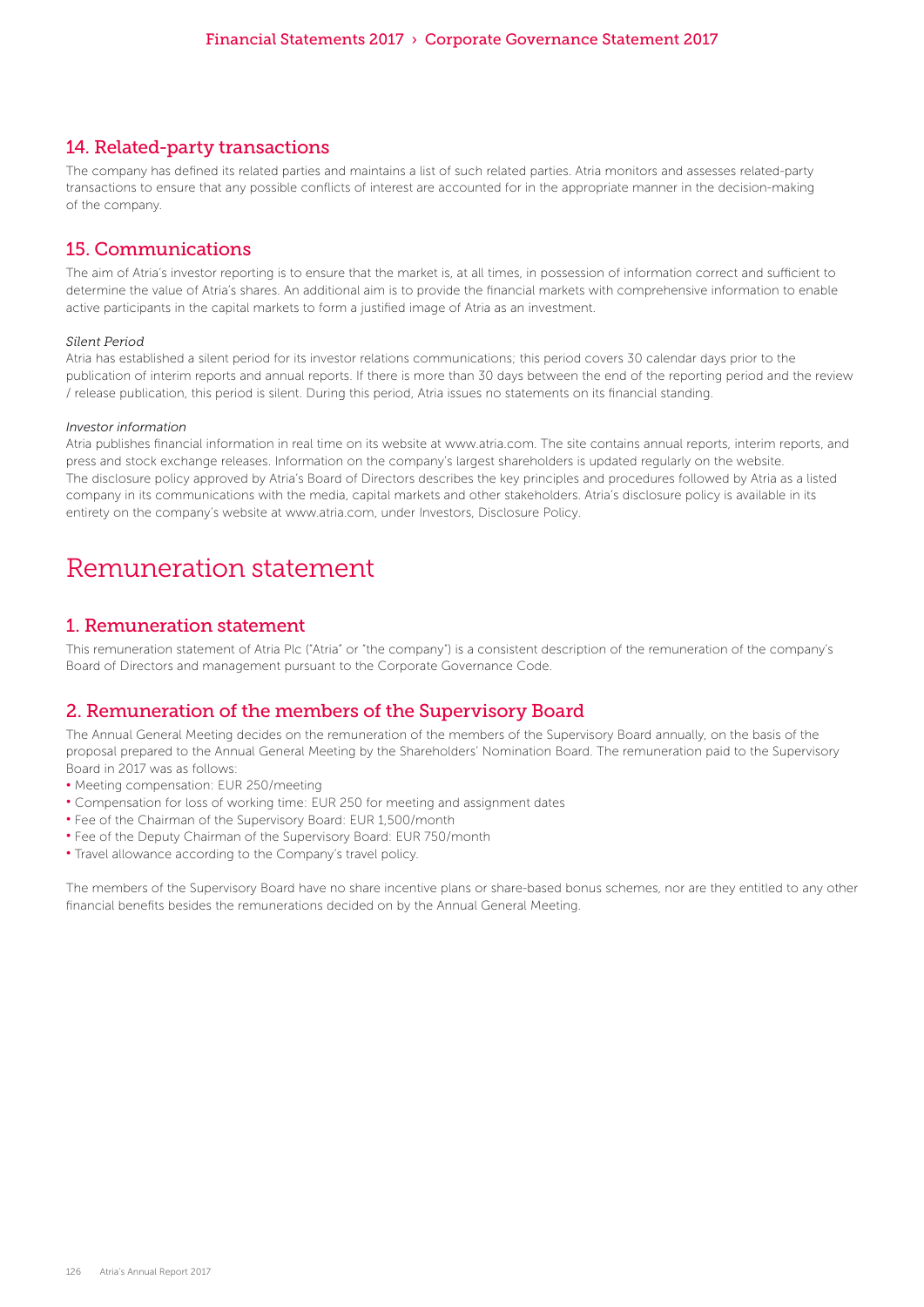In 2017, the monthly and meeting fees paid to the members of the Supervisory Board for participating in the work of the Supervisory Board (including fees for work performed in other companies within the same Group) were as follows:

| Name                                         | Work of the<br>Supervisory Board | Benefits from Group<br>companies | Total (EUR) |
|----------------------------------------------|----------------------------------|----------------------------------|-------------|
| Hannu Hyry, Chairman until 26 April 2017     | 8,500                            |                                  | 8,500       |
| Jukka Kaikkonen, Chairman from 26 April 2017 | 15,500                           |                                  | 15,500      |
| Juho Anttikoski, Deputy Chairman             | 12,750                           |                                  | 12,750      |
| Asunmaa Mika                                 | 2,000                            |                                  | 2,000       |
| Flink Reijo                                  | 1,250                            |                                  | 1,250       |
| Haarala Lassi Antti                          | 2,250                            |                                  | 2,250       |
| Hantula Jussi                                | 2,000                            |                                  | 2,000       |
| Holm Henrik                                  | 3,000                            |                                  | 3,000       |
| Hyttinen Veli                                | 2,250                            | 10,800                           | 13,050      |
| Ingalsuo Pasi                                | 2,000                            | 4,500                            | 6,500       |
| Joki-Erkkilä Jussi                           | 1,500                            |                                  | 1,500       |
| Juuse Marja-Liisa                            | 2,000                            |                                  | 2,000       |
| Kiviniemi Juha                               | 2,000                            |                                  | 2,000       |
| Lajunen Ari                                  | 2,250                            |                                  | 2,250       |
| Niku Mika                                    | 2,000                            | 4,500                            | 6,500       |
| Ojala Pekka                                  | 2,750                            |                                  | 2,750       |
| Panula Heikki                                | 2,000                            |                                  | 2,000       |
| Ritola Ahti                                  | 2,000                            |                                  | 2,000       |
| Sairanen Risto                               | 2,250                            |                                  | 2,250       |
| Tuhkasaari Timo                              | 2,000                            |                                  | 2,000       |
| <b>TOTAL</b>                                 | 72,250                           | 19,800                           | 92,050      |

# 3. Remuneration of the members of the Board of Directors

The Annual General Meeting decides on the remuneration of the members of the Board of Directors annually, on the basis of the proposal prepared to the Annual General Meeting by the Shareholders' Nomination Board. Remuneration is handled in the form of monetary compensation. The members of the Board of Directors have no share incentive plans or share-based bonus schemes, nor are they entitled to any other financial benefits besides the remunerations decided on by the Annual General Meeting.

The remuneration paid to the Board of Directors in 2017 was as follows:

Until 26 April 2018:

- Meeting compensation: EUR 300/meeting
- Compensation for loss of working time: EUR 300 for meeting and assignment dates
- Fee of the Chairman of the Board of Directors: EUR 4,400/month
- Fee of the Deputy Chairman of the Board of Directors: EUR 2,200/month
- Fee of members of the Board of Directors: EUR 1,700/month
- Travel allowance according to the Company`s travel policy.

The Annual General Meeting of 2017 decided, in accordance with the proposal of the Nomination Committee, to increase the remuneration and compensation of the members of the Board of Directors and the increased remuneration paid as of 27 April 2017 as follows:

- Meeting compensation: EUR 300/meeting
- Compensation for loss of working time: EUR 300 for meeting and assignment dates
- Fee of the Chairman of the Board of Directors: EUR 4,700/month
- Fee of the Deputy Chairman of the Board of Directors: EUR 2,500/month
- Fee of members of the Board of Directors: EUR 2,000/month
- Travel allowance according to the Company`s travel policy.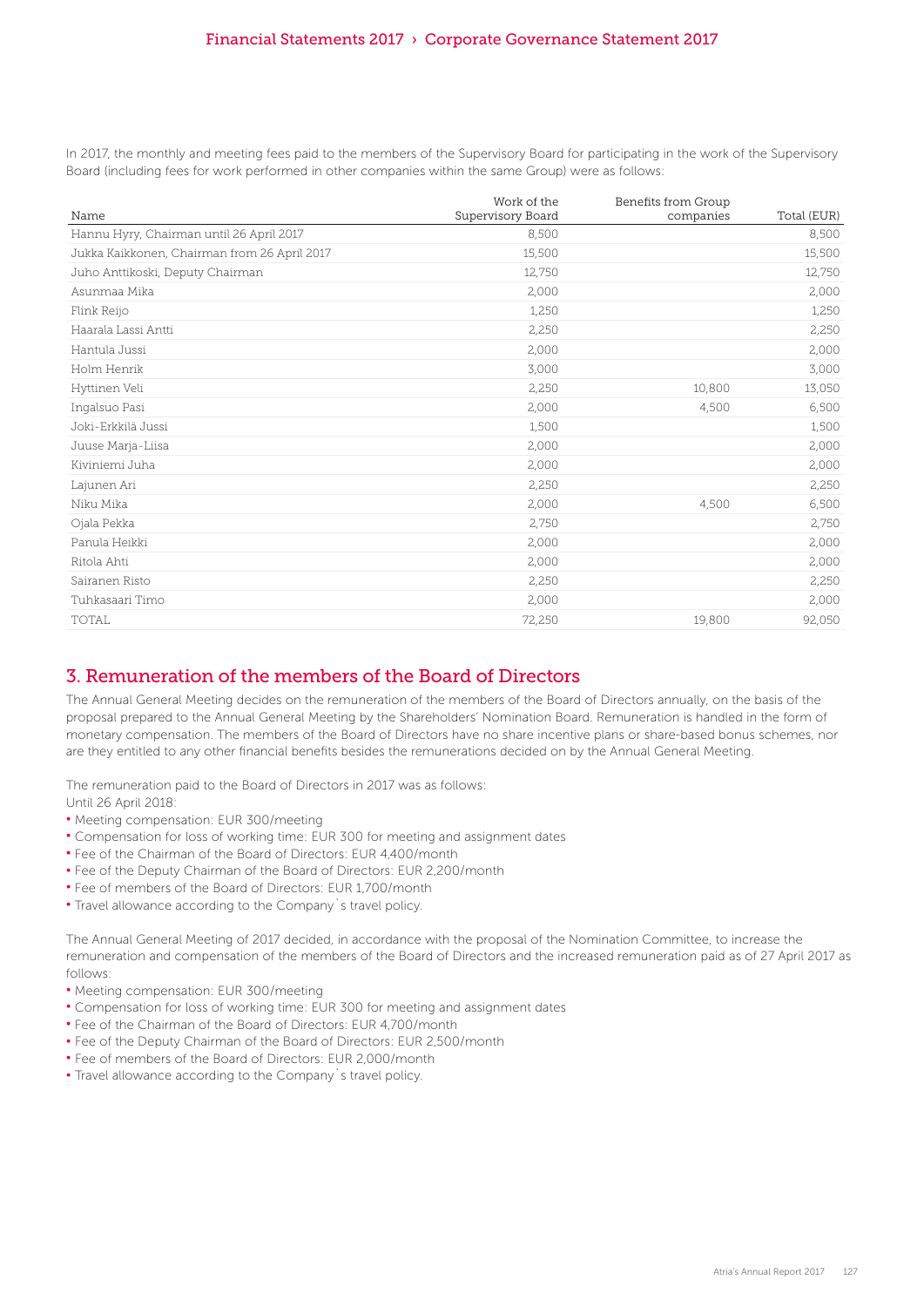In 2017 monthly fees and meeting fees paid to the members of the Board of Directors for participating in the procedures of the Board of Directors (including being a member of the Board of another company that is part of the same Group) were the following:

| Name                | Position        | Board of Directors and<br>committee work | Benefits from Group<br>companies | Total (EUR) |
|---------------------|-----------------|------------------------------------------|----------------------------------|-------------|
| Seppo Paavola       | Chairman        | 69,300                                   |                                  | 69,300      |
| Jyrki Rantsi        | Deputy Chairman | 42.300                                   | 11,700                           | 54,000      |
| Nella Ginman-Tjeder | Member          | 26.700                                   |                                  | 26,700      |
| Esa Kaarto          | Member          | 33.300                                   | 34.500                           | 67,800      |
| Pasi Korhonen       | Member          | 33.600                                   |                                  | 33,600      |
| Jukka Moisio        | Member          | 25,800                                   |                                  | 25,800      |
| Kjell-Göran Paxal   | Member          | 33,000                                   | 8.100                            | 41,100      |
| Harri Sivula        | Member          | 28,200                                   |                                  | 28,200      |
| TOTAL               |                 | 292,200                                  | 54.300                           | 346,500     |

# 4. Bonus scheme for the CEO and other management

The remuneration of Atria Plc's management aims to promote the company's long-term financial success and competitiveness and the favourable development of shareholder value. The bonus scheme for the management consists of a fixed monthly salary, merit pay and pension benefits. The company has a share incentive plan since 1 January 2018.

The Board of Directors' Nomination and Remuneration Committee prepares the following for a decision to be made by the Board of Directors: (i) the terms of the service contracts of the CEO and Deputy CEO; (ii) the remuneration, fees and other employment benefits of the directors who report to the CEO; (iii) the forms and criteria of the bonus and incentive schemes of top management; and (iv) the content and group assignments of the pension programmes of the company's management.

Atria Plc's Board of Directors decides on the remuneration, other financial benefits and criteria applied in the merit pay system for the Group's CEO and Management Team, as well as the merit pay principles used for other management members.

The directors of each business area and the Group's CEO decide on the remuneration of the members of the management teams of the various business areas according to the one-over-one principle. The performance bonus systems for the management teams of the business areas are approved by the Group's CEO.

The base salary for CEO is EUR 501,206/year containing fringe benefits. According to the terms of short-term incentive plan decided by the Board of Directors the CEO can earn yearly not more than 50 % of the yearly salary as merit pays. According to the terms of longterm incentive plan decided by the Board of Directors the CEO can earn yearly not more than 33 % of the yearly salary as merit pays.

The retirement age for the CEO is 63 years. The CEO nevertheless has the right to retire at the age of 60. The pension arrangement is payment-based and the amount of pension is based on the CEO's annual earnings at Atria Group as specified by the Board of Directors. The earnings include monetary salary and fringe benefits without cash payments of incentive schemes.

According to the CEO's contract, the period of notice is six months for both parties. If the company terminates the contract, the CEO is entitled to the salary for the period of notice and severance pay, which together correspond to 18 months' salary. There are no terms and conditions for any other compensation based on the termination of employment.

# 5. Incentive plans for management and key personnel

#### *5.1.1 Long-term incentive plan*

Atria's long-term incentive plan was implemented until 31 December 2017 in earning periods, which consisted of three one-year periods. Possible payments from the earning period implemented in 2015–2017 was based on the Group's earnings per share (EPS) excluding extraordinary items. Bonuses earned during the period will be paid in instalments in the coming years. Cash rewards earned under the plan for the entire 2015–2017 earning period are capped at EUR 4.5 million. The plan ended on 31 December 2017, and it covered a maximum of 45 people. The plan covers the CEO and the rest of the Group's Management Team. The bonuses accrued for the entire earning period of 2015–2017 totalled EUR 2.1 million.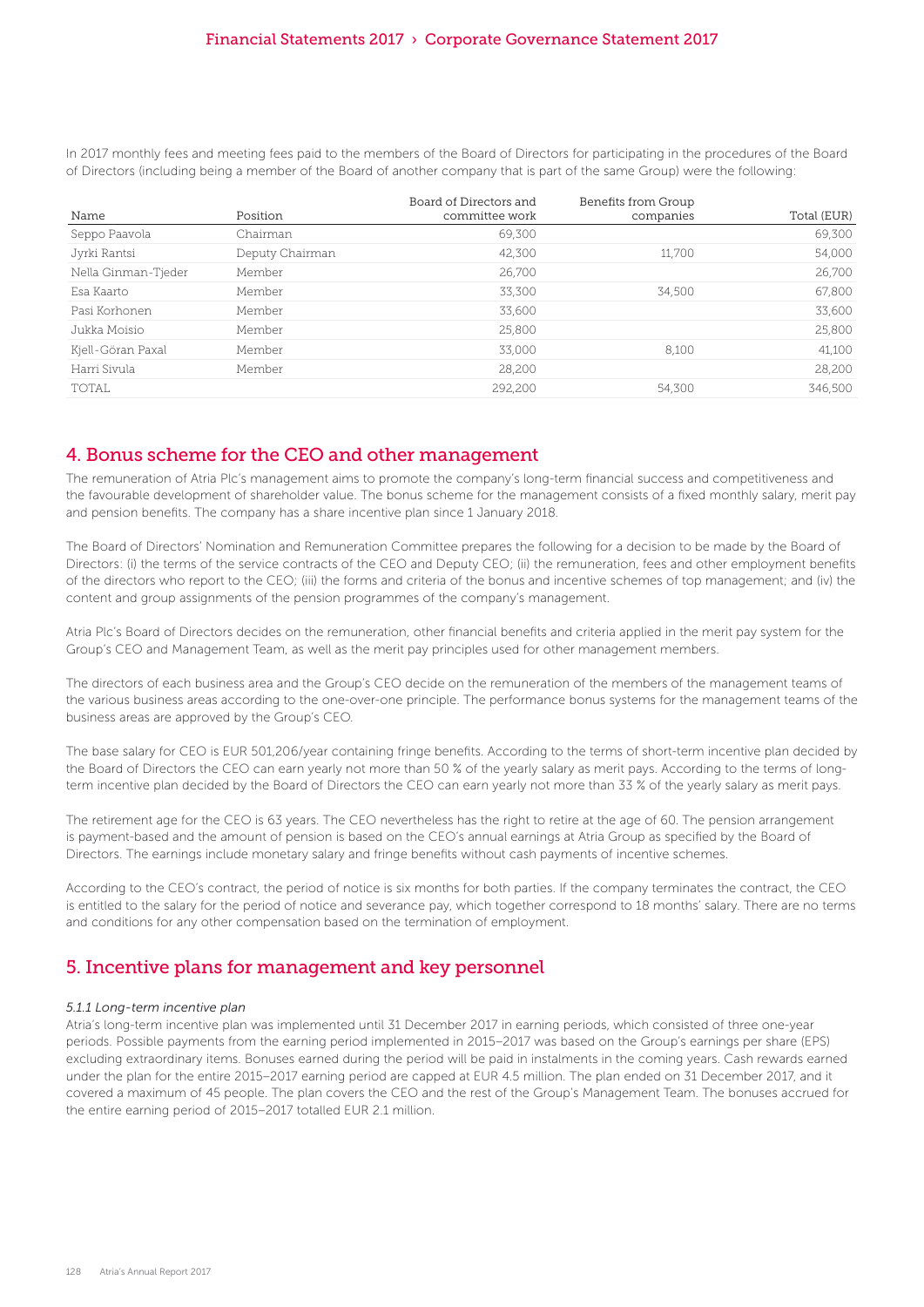#### *5.1.2 Short-term incentive plan*

The maximum bonus payable of Atria Plc's short-term incentive plan is 25% to 50% of annual salary, depending on the performance impact and requirement level of each individual's role. The criteria in the merit pay scheme are the performance requirements and net sales at Group level and in the area of responsibility of the person concerned. In addition to the CEO and other members of the Group's Management Team, Atria Plc's merit pay schemes cover approximately 40 people.

#### *5.1.3 Pension benefits*

Managerial group pension benefits confirmed by Atria's Board of Directors have been arranged for the members of Atria Group's Management Team who are covered by Finnish social security. The retirement age of the group pension insurance is 63 years for the members of the Management Team. The retirement age determined in the insurance agreement can be changed if the earningsrelated pension legislation is changed. Members of the Management Team nevertheless have the right to retire at the age of 60. The pension plan is payment-based, and the pension is based on the annual earnings (monetary salary and fringe benefits) of the insured as specified by the Board of Directors.

Supplementary

The financial benefits paid to the CEO and the Management Team in 2017 were as follows:

|                                         |           |                 |           | <i>JUPPICILICITION</i><br>pension |             |
|-----------------------------------------|-----------|-----------------|-----------|-----------------------------------|-------------|
|                                         | Salaries  | Fringe benefits | Merit pay | contributions                     | Total (EUR) |
| CEO Juha Gröhn                          | 501.206   | 20.683          | 63,500    | 130.472                           | 715.861     |
| Deputy CEO: Heikki Kyntäjä              | 217.943   | 13.261          | 21.156    | 28,900                            | 281,260     |
| Other members of the<br>Management Team | 1,453,535 | 86.017          | 280.832   | 90.412                            | 1,910,796   |
| TOTAL                                   | 2,172,683 | 119.962         | 365,488   | 249.784                           | 2.907.917   |

#### *5.1.4 Share incentive plan*

Atria Plc's Board of Directors decided on the long-term incentive scheme of key personnel for the period 2018–2020. The new scheme, based on a shares and a cash bonus, is divided into three one-year periods, with the first earning period beginning on 1 January 2018 and ending on 31 December 2018. The possible bonus in the scheme is based on the company's earnings per share (70 per cent) and organic growth (30 per cent).

The remuneration for 2018 will be paid in three equal installments in 2019, 2020, 2021 partly as A shares and partly in cash. The money order is intended to cover taxes and tax-related fees for the person in charge of the roof. If a person's employment or service terminates before the payment of the premium, the premium will generally not be paid.

The target group of the share-based incentive scheme comprises a maximum of 40 people. The total amount of commissions payable on earnings period 2018 is EUR 2 million. The purpose of the new bonus scheme is to encourage Atria's management to acquire the company's shares and to increase the company's long-term appreciation through its decisions and operations.

#### *5.1.5 The Board of Directors' valid authorisations concerning remuneration*

Atria Plc's Annual General Meeting held on 27 April 2017 authorised the Board of Directors to decide on (i) the acquisition of a maximum of 2,800,000 of the company's own series A shares; and (ii) an issue of a maximum of 5,500,000 new series A shares and/ or on the disposal of any series A shares held by the company through a share issue or by granting option rights or other special rights entitling people to shares as referred to in Chapter 10, Section 1 of the Limited Liability Companies Act, in both cases under terms and conditions which enable the use of the acquired and/or issued shares as part of the company's incentive plan.